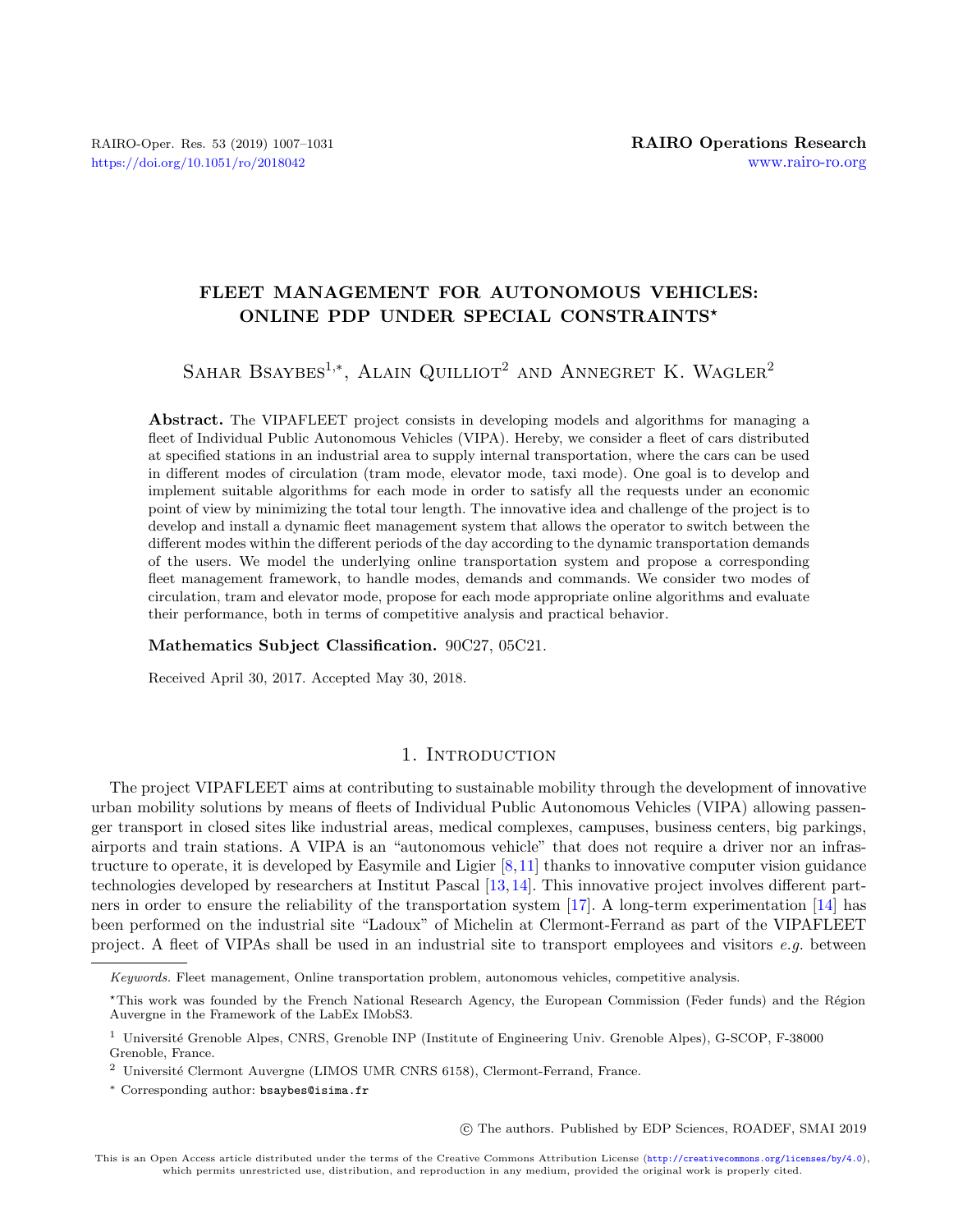#### $1008$  S. BSAYBES ET AL.

parkings, buildings and from or to the restaurant at lunch breaks. The fleet is distributed at specified stations to supply internal transportation, and a VIPA can operate in three different transportation modes:

- Tram mode: VIPAs continuously run on predefined lines or cycles in a predefined direction and stop at a station if requested to let users enter or leave.
- Elevator mode: VIPAs run on predefined lines and react to customer requests by moving to a station to let users enter or leave, thereby changing their driving direction if needed.
- Taxi mode: users book their transport requests (from any start to any destination station within the network with a start and an arrival time) in real time.

This leads to a Pickup-and-Delivery Problem (PDP) where a fleet of servers shall transport goods or persons from a certain origin to a certain destination. If persons have to be transported, we usually speak about a Dial-a-Ride Problem (DARP). Many variants are studied including the DARP with time windows [\[7,](#page-24-5) [9\]](#page-24-6) and Vehicle Routing Problems with time windows [\[10,](#page-24-7) [16\]](#page-24-8). In our case, we are confronted with an online situation, where transportation requests are released over time  $[2, 3, 6, 15]$  $[2, 3, 6, 15]$  $[2, 3, 6, 15]$  $[2, 3, 6, 15]$  $[2, 3, 6, 15]$  $[2, 3, 6, 15]$  $[2, 3, 6, 15]$ .

In a practical context, different objective functions can be considered. We focus on the economic aspect where the objective is to minimize costs by minimizing the total tour length.

In a VIPAFLEET system, users can either call a VIPA directly from a station with the help of a call-box or can book their request in real time by mobile or web applications. Since the customer requests are released over time, the standard static PDP does not reflect the real situation of this project. Therefore we are interested in its online version. Our aim is to develop and install a Dynamic Fleet Management System that allows the operator to switch between different network designs, transportation modes and appropriate online algorithms within the different periods of the day in order to react to changing demands evolving during the day, with the objective to satisfy all demands in a best possible way. For that we model the underlying online transportation system and propose an according fleet management framework, to handle modes, demands and commands (see Sect. [2\)](#page-1-0). In Section [3](#page-2-0) we develop suitable online algorithms for tram and elevator mode and analyse them in terms of competitive analysis w.r.t. minimizing the total tour length. In Section [4,](#page-4-0) we provide computational results showing that the practical behavior of the algorithms is much better than their worst case behavior captured by their competitive factors. This enables us to cluster the demands into subproblems in such a way that, for each subproblem, a suitable subnetwork and a suitable algorithm can be proposed leading to a globally good solution (transportation schedule).

# 2. Problem description and model

<span id="page-1-0"></span>We embed the VIPAFLEET management problem in the framework of a metric task system. We encode the closed site where the VIPAFLEET system is running as a metric space  $M = (V, d)$  induced by a connected network  $G = (V, E)$ , where the nodes correspond to stations, arcs to their physical links in the closed site, and the distance d between two nodes  $v_i, v_j \in V$  is the length of a shortest path from  $v_i$  to  $v_j$ . In V, we have a distinguished origin  $v_o \in V$ , the depot of the system where all k VIPAs are parked when the system is not running, *i.e.*, outside a certain time horizon  $[0, T]$ .

A Dynamic Fleet Management System shall allow the operator to switch between different transportation modes within the different periods of the day in order to react to changing customer demands evolving during the day. For that, for a certain period  $[t, t'] \subseteq [0, T]$ , we define a metric subspace  $M' = (V', d')$  induced by a subnetwork  $G' = (V', E')$  of G, where a subset of nodes and arcs of the network is active (*i.e.* where the VIPAs have the right to perform a move on this arc or pass by this node during  $[t, t']$ ). An operator has to decide when and how to move the VIPAs in the subnetworks, and to assign customer requests to VIPAs.

Any customer request  $r_j$  is defined as a 4-tuple  $r_j = (t_j, x_j, y_j, z_j)$  where

- $t_i \in [0, T]$  is the release date,
- $x_j \in V$  is the origin node,
- $y_i \in V$  is the destination node,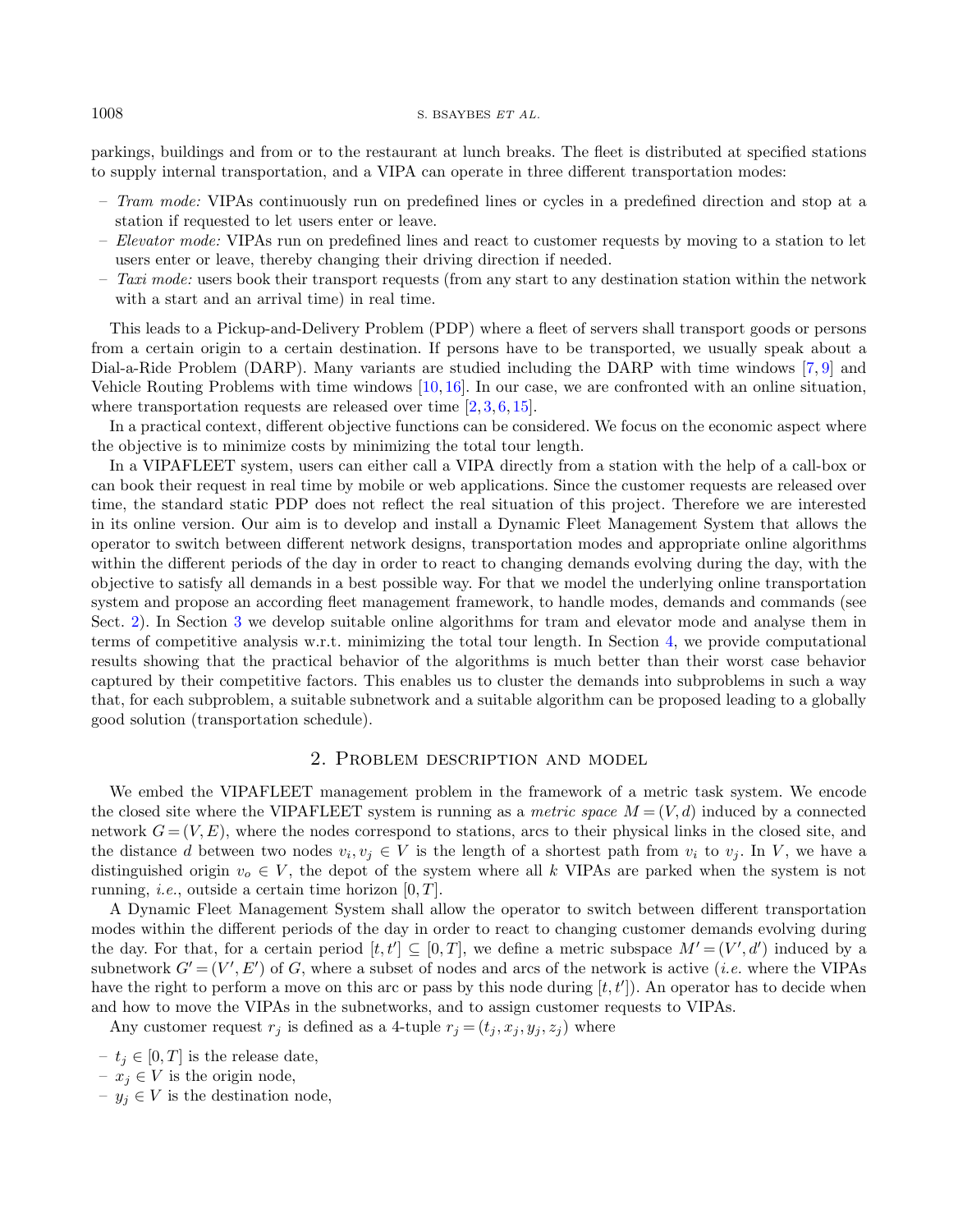–  $z_i$  specifies the number of passengers.

The operator monitors the evolution of the requests and the movement of VIPAs over time and creates tasks to move the VIPAs to go to some station and pick up, transport and deliver users. More precisely, a task can be defined as  $\tau_j = (t_j, x_j, y_j, z_j, G')$ . This task is sent at time  $t_j$  to a VIPA operating in the subnetwork  $G'$ containing stations  $x_j$  and  $y_j$ , indicating that  $z_j$  passengers have to be picked up at  $x_j$  and delivered at  $y_j$ . In order to fulfill the tasks, we let a fleet of VIPAs (one or many, each having a capacity for Cap passengers) circulate in the network inducing the metric space.

More precisely we determine a feasible transportation schedule S for  $(M, \mathcal{T})$  consisting of a collection of tours  $\{ \Gamma^1, \ldots, \Gamma^k \}$  where:

- $-$  each of the  $k$  VIPAs has exactly one tour,
- each request  $r_j$  is served not earlier than the time  $t_j$  it is released,
- each tour starts and ends in the depot.

If each user is transported from its start station to its final destination by only one VIPA, then  $S$  is called nonpreemptive, otherwise preemptive. In particular, if start and destination station of a user do not lie on the same  $\mathop{\rm subnetwork} G',$  the user has to change VIPAs on one or more intermediate stations. As this typically leads to inconveniences, the design of subnetworks has to be done in such a manner that preemption can be mostly avoided.

In addition, depending on the policy of the operator of such a system, different technical side constraints have to be obeyed. If two or many VIPAs circulate on the same (sub)network, the fleet management has to handle e.g. the

- meeting of two vehicles on a station or an arc,
- blocking the route of a VIPA by another one waiting at a station (if two VIPAs are not allowed to enter the same node or arc at the same time),

and has to take into account

- the events of breakdown or discharge of a vehicle,
- technical problems with the server, the data base or the communication network between the stations, VIPAs and the central server.

Our goal is to construct transportation schedules S for the VIPAs respecting all the above constraints w.r.t. minimizing the total tour length.

This will be addressed by dividing the time horizon  $[0, T]$  in different periods according to the volume and kind of the requests, and by providing specific solutions within each period. The global goal is to provide a feasible transportation schedule over the whole time horizon that satisfies all requests and minimizes the total tour length (Dynamic Fleet Management Problem). For each period, we partition the network  $G = (V, E)$  into a set of subnetworks  $G' = (V', E')$ . The aim of this partition is to solve some technical side constraints for autonomous vehicles, and to solve the online PDP using different algorithms at the same time on different subnetworks. To gain precision in solutions by applying a suitable algorithm to a certain subnetwork, the choice of the design of the network in the industrial site where the VIPAs will operate is dynamic and will change over time according to the technical features and properties.

In a metric space we partition the network into subnetworks  $G'$  that are either unidirected cycles, called circuits  $G_c'$ , or bidirected paths, called *lines*  $G_{\ell}'$ . This partition is motivated by two of the operation modes for VIPAs, tram mode and elevator mode, that we will consider in the sequel of the paper.

# 3. Scenarios: combinations of modes and subnetworks

<span id="page-2-0"></span>Based on all the above technical features and properties that have an impact on the feasibility of the transportation schedule, we can cluster the requests into subproblems, apply to each subproblem a certain algorithm, and check the results in terms of feasibility and performance.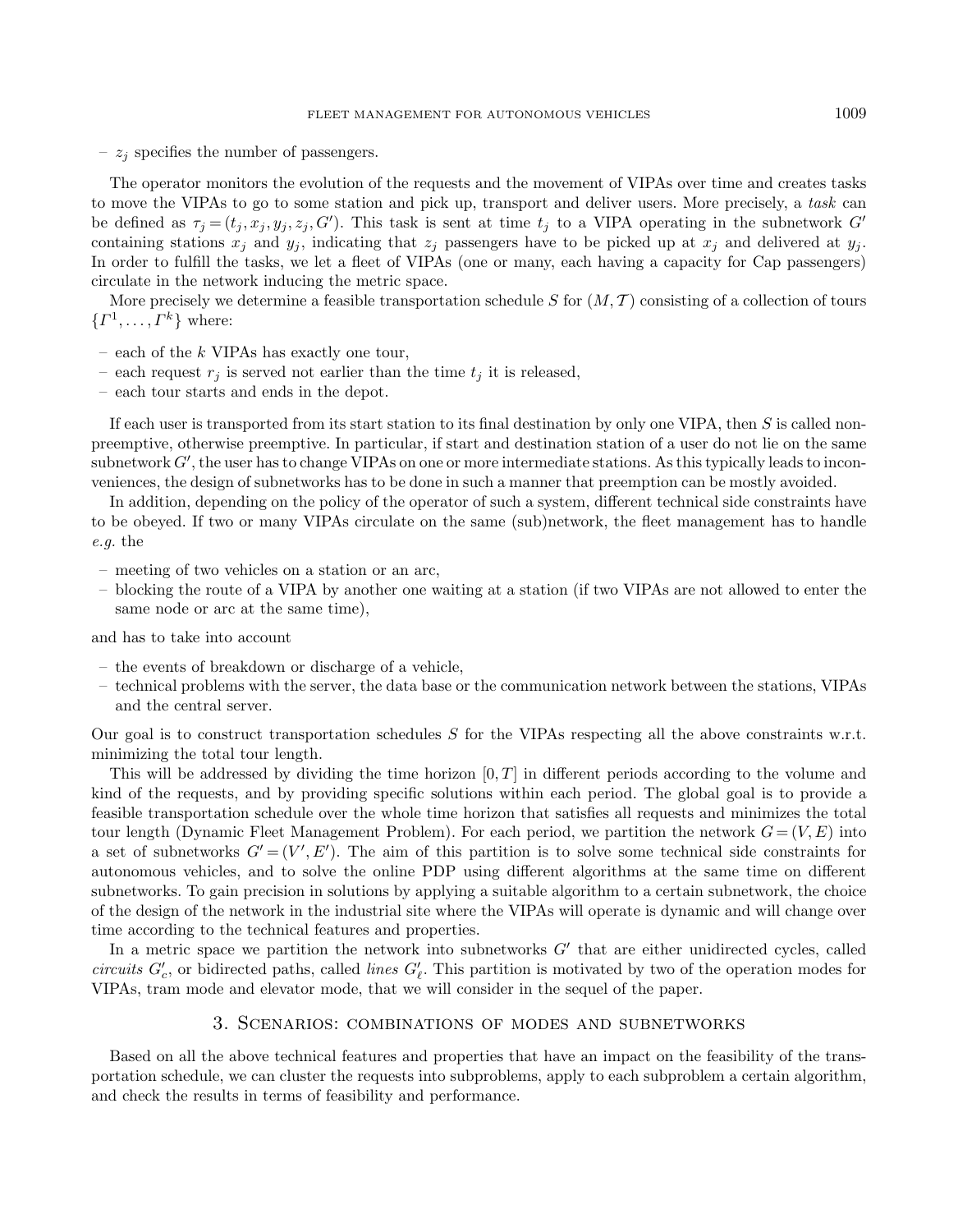#### $1010$  S. BSAYBES ET AL.

The choice of the design of the network in the industrial site where the VIPAs will operate is dynamic and will change over time according to the technical features and properties. We consider four typical scenarios that occurred while operating a fleet in an industrial site<sup>[3](#page-3-0)</sup> based on some preliminary studies of the transport requests within the site.

Morning/evening: The transport requests are between parkings and buildings. For this time period, we propose the following.

- Design a collection of subnetworks (lines and circuits) as shown in Figure [1](#page-4-1) s.t.
	- all buildings and parkings are covered.
	- each subnetwork contains one parking  $p$  and all the buildings where  $p$  is the nearest parking (to ensure that for each request, during the morning origin (the parking) and destination (a building) lie in the same subnetwork, and during the evening destination (the parking) and origin (a building) lie in the same subnetwork).
- Depending on the number of employees in the served buildings, assign one VIPA (in elevator mode) to every line and one or several VIPAs (in tram mode) to each circuit.

Lunch time: The transport requests are between buildings and the restaurant of the industrial complex. For this time period, we propose the following.

- Design a collection of lines and circuits as shown in Figure [2](#page-4-2) s.t.
	- all buildings are covered,
	- each subnetwork contains the station of the restaurant (to ensure that for each request, to or from the restaurant, origin and destination lie in the same subnetwork).
- Depending on the number of employees in the served buildings, assign one VIPA (in elevator mode) or one or several VIPAs (in tram mode) to the subnetworks.

Emergency case: In the case of a breakdown of the central servers, the database or the communication system, transports between all possible origin/destination pairs have to be ensured without any decision by the operator. For that we propose

- to use one Hamilton cycle through all the stations as subnetwork and
- to let half of the fleet of VIPAs operate in each direction on the cycle (all in tram mode).

Other periods: There are mainly unspecified requests without common origins or common destinations. The operator can use all VIPAs in his fleet in taxi mode on the complete network or design lines and circuits s.t. all stations are covered and the chosen subnetworks intersect (to ensure transports between all possible origin/destination pairs).  $E.q.$ , this can be done by

- <span id="page-3-0"></span>– using one Hamilton cycle through all stations where half of the fleet operates (in tram mode) in each direction,
- a spanning collection of lines and circuits meeting in a central station where one VIPA (in elevator mode) operates on each line, one or several VIPAs (in tram mode) on each circuit.

Remark 3.1. One of these combinations of subnetworks has been used in a long duration experimentation [\[14\]](#page-24-3) on the industrial site "Ladoux" of Michelin at Clermont-Ferrand. VIPAs were operating using the tram mode on a unidirected circuit where some of the buildings and parkings of the industrial site were covered.

<sup>3</sup>A long-term experimentation [\[14\]](#page-24-3) has been performed in the industrial site "Ladoux" of Michelin at Clermont-Ferrand where a fleet of VIPAs was operating for several months (October 2014–February 2015).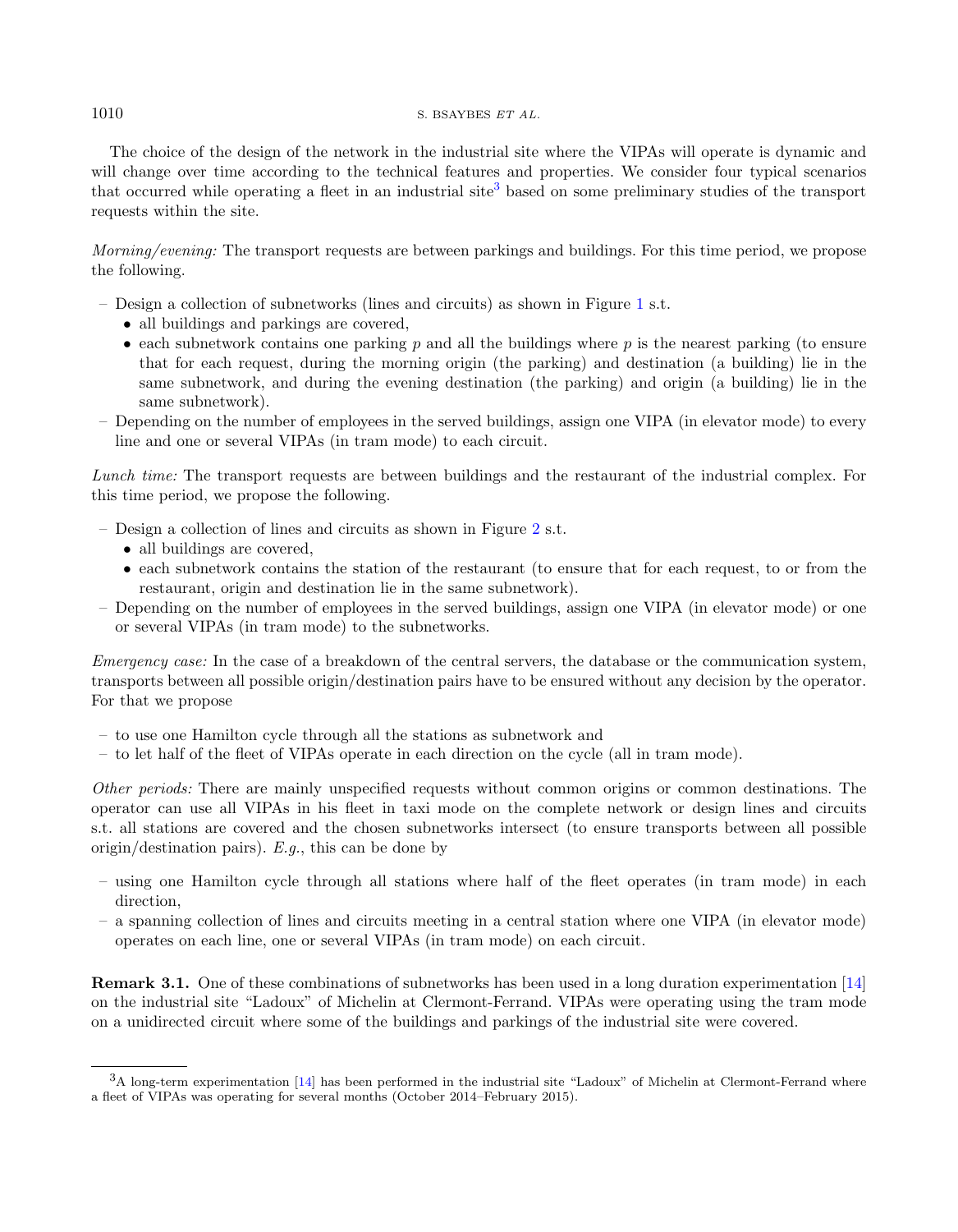<span id="page-4-1"></span>

Figure 1. This figure illustrates an example of a collection of subnetworks (one line and two circuits) for the morning/evening scenario. All buildings and parkings are covered in this partition. Each subnetwork contains one parking (black dot within a white dot). The station  $v_7$  is a common station for two subnetworks.

<span id="page-4-2"></span>

Figure 2. This figure illustrates an example of a collection of subnetworks (two lines and one circuit) for the lunch scenario. All stations (buildings and parkings) are covered in this partition, and each subnetwork contains the station of the restaurant (a cross within a circle).

### 4. Online algorithms and competitive analysis

<span id="page-4-0"></span>Recall that the customer requests are released over time s.t. the studied PDP has to be considered in its online version. A detailed introduction to online optimization can be found  $e.g.$  in the book by Borodin and El-Yaniv [\[5\]](#page-24-13). It is standard to evaluate the quality of online algorithms with the help of competitive analysis. This can be viewed as a game between an online algorithm ALG and a malicious adversary who tries to generate a worst-case request sequence  $\sigma$  which maximizes the ratio between the online cost ALG( $\sigma$ ) and the optimal offline cost  $\text{OPT}(\sigma)$  knowing the entire request sequence  $\sigma$  in advance. For an online minimization problem, ALG is called *c-competitive* if ALG produces for any request sequence  $\sigma$  a feasible solution with

$$
ALG(\sigma) \leq c \cdot OPT(\sigma)
$$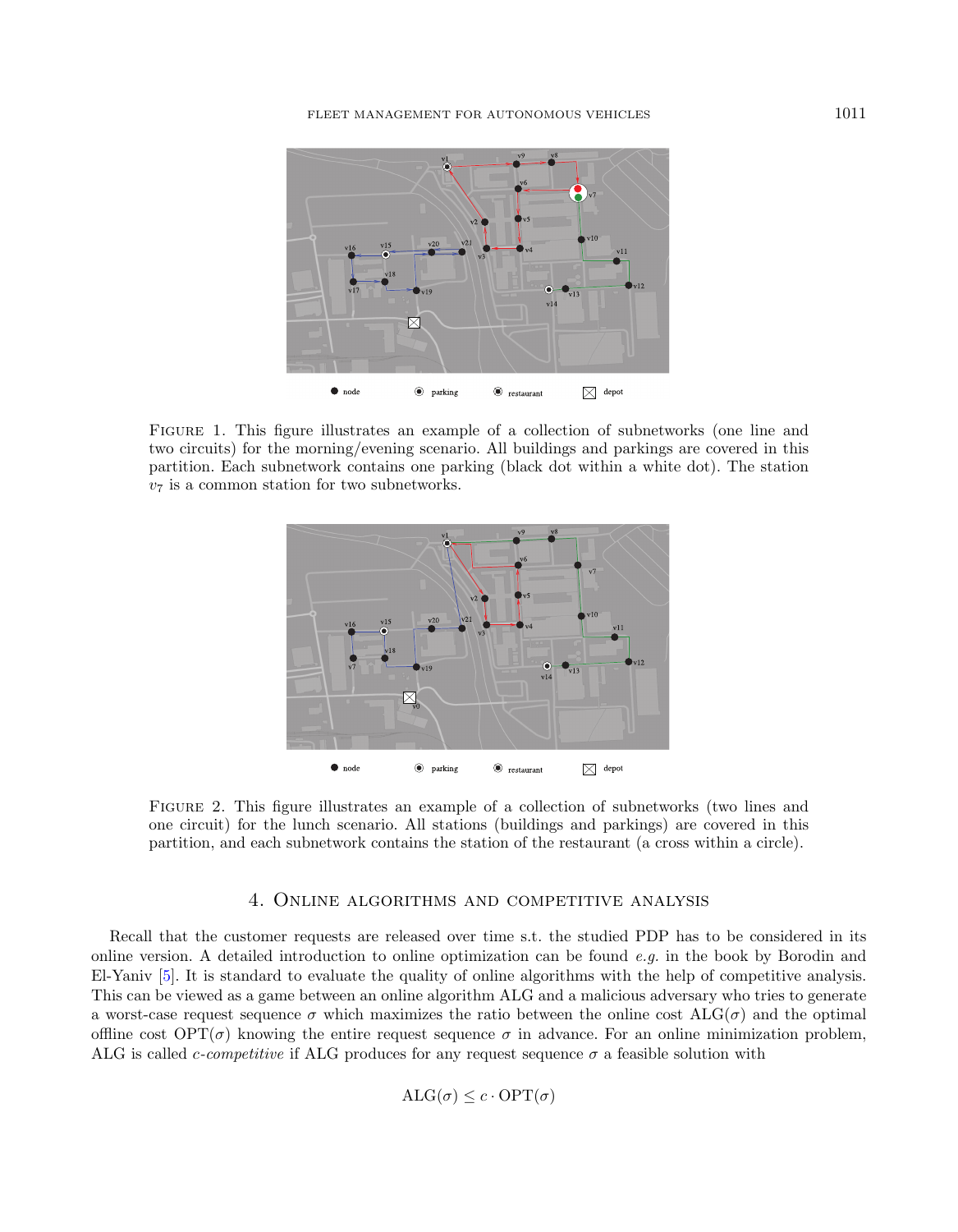for some given  $c \geq 1$ . The competitive ratio of ALG is the infimum over all c such that ALG is c-competitive. Here, we are interested in designing and analyzing online algorithms for two possible operating modes of a VIPA, tram mode and elevator mode.

### 4.1. Tram mode

The tram mode is the most restricted operation mode where VIPAs run on predefined circuits in a predefined direction and stop at stations to let users enter or leave. We consider circuits  $C$  with one distinguished node. the origin of the circuit<sup>[4](#page-5-0)</sup>.

Optimal offline solution via colorings of interval graphs: An interval graph  $\mathcal{G}(I)$  is obtained as intersection of a set  $\mathcal I$  of intervals within a line segment, where

- the nodes of  $\mathcal{G}(\mathcal{I})$  represent the intervals in  $\mathcal{I}$ ,
- the edges of  $\mathcal{G}(\mathcal{I})$  represent their conflicts in terms of overlaps (*i.e.* two nodes are adjacent if the corresponding intervals have a non-empty intersection).

The clique number  $\omega(\mathcal{G}(\mathcal{I}))$  corresponds to the largest number of pairwise intersecting intervals in  $\mathcal{I}$ , a coloring corresponds to an assignment of colors to intervals such that no two intersecting intervals receive the same color. In all graphs, the clique number is a lower bound on the minimum number  $\chi(\mathcal{G}(\mathcal{I}))$  of required colors. For interval graphs it was shown in [\[12\]](#page-24-14) that the following Greedy coloring algorithm always produces an  $\omega(\mathcal{G}(I))$ -coloring of  $\mathcal{G}(\mathcal{I})$ :

- sort all intervals in  $\mathcal I$  according to their left end points.
- color the nodes of  $\mathcal{G}(\mathcal{I})$  in this order: starting with the first node, assign to each node the smallest color that none of its already colored neighbors has.

We next interpret the offline solution for VIPAs operating in tram mode on a circuit in this context. We have given a circuit  $C = \{v_o, v_1, \ldots, v_n\}$  and a sequence  $\sigma$  of m requests  $r_j = (t_j, x_j, y_j, z_j)$  with origin/destination pairs  $(x_j, y_j) \in C \times C$ . W.l.o.g. we may assume that the origin  $v_0$  of the circuit does not lie in the interior of  $(x_j, y_j)$  for any  $r_j \in \sigma$ . We transform C into a path  $P = \{v_0, v_1, \ldots, v_n, v_0\}$  having the origin  $v_0$  of C as start and end node (as the line segment), and we split each request  $r_j$  into  $z_j$  many uniform requests (resp. single passengers), interpreted as subpaths  $(x_j, y_j) \subseteq P$  (to obtain the (multi) set  $\mathcal I$  of intervals). By construction, we have for the resulting interval graph  $G_{\sigma} = \mathcal{G}(\mathcal{I})$ :

- the clique number  $\omega(G(\mathcal{I}))$  corresponds to the maximum number of requests  $r_i$  in  $\sigma$  (counted with their multiplicities  $z_i$  traversing a same edge of P,
- a coloring of  $G_{\sigma}$  corresponds to an assignment of places in the VIPA(s) to passengers.

Clearly one VIPA can serve all (uniform) requests from up-to Cap color classes in a single subtour traversing C. We can, thus, turn any coloring of  $G_{\sigma}$  into a feasible transportation schedule by

- <span id="page-5-0"></span>– waiting until time  $t_m$  in the origin  $v_0$  (to ensure that all requests are released before they are served)
- selecting up to Cap many color classes and assigning the corresponding uniform requests (i.e. single passengers) to one VIPA, to be served within the same subtour traversing  $C$ , until all requests are served.

This leads to the following algorithm to compute optimal offline solutions for the tram mode:

Opt-Tram Input:  $\sigma = \{r_1, r_2, \dots, r_m\}$ ,  $C = \{v_o, v_1, \dots, v_n\}$ , Cap and k Output: transportation schedule

- (1) for each  $r_j = (t_j, x_j, y_j, z_j) \in \sigma$ : create  $z_j$  many intervals  $(x_j, y_j)$  to obtain  $\mathcal{I}$ ,
- (2) sort all intervals in  $\mathcal I$  according to their left end points,

<sup>&</sup>lt;sup>4</sup>Circuits can also be lines where one end is the origin and the VIPA can change its direction only in the two ends of the line.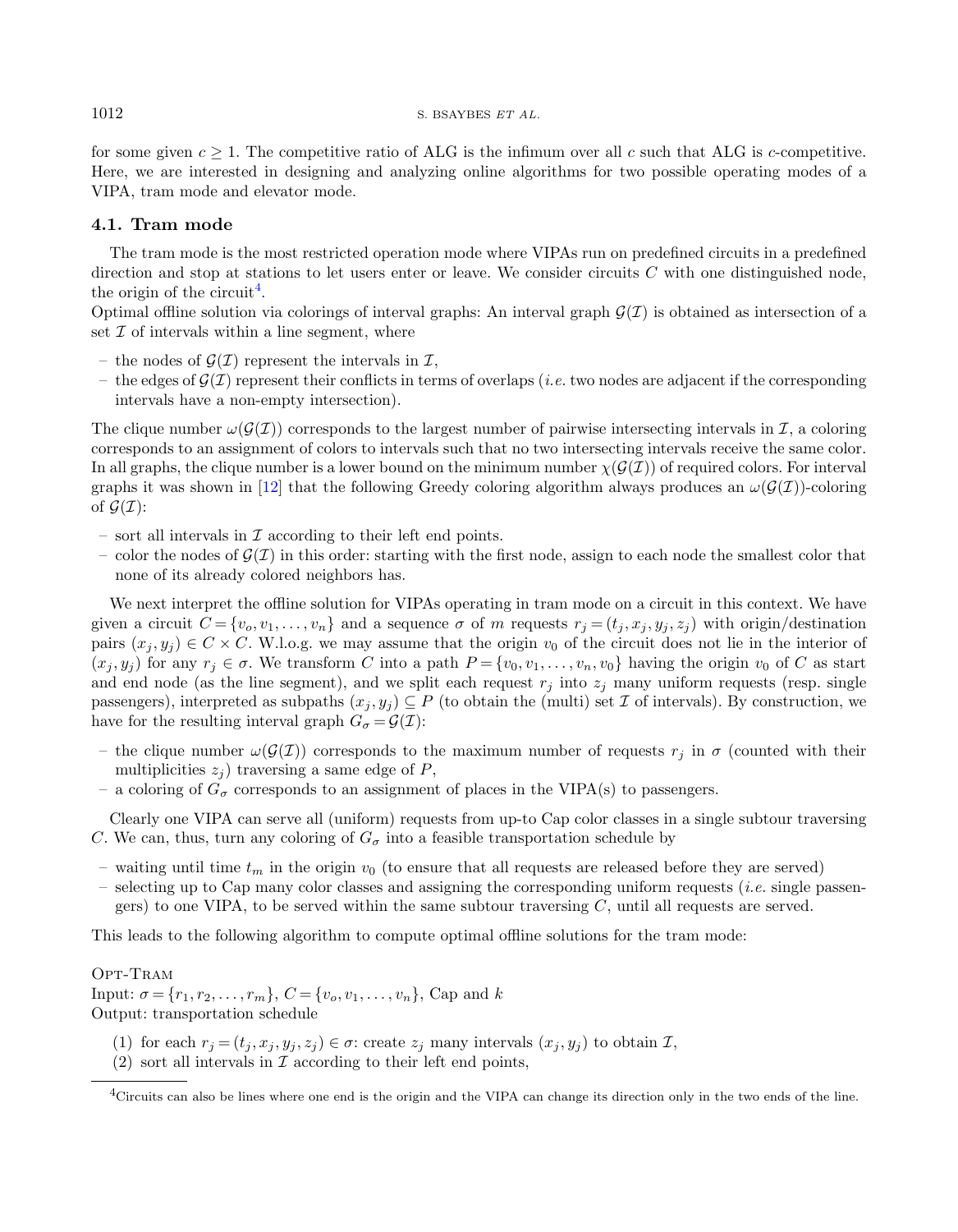- (3) create the interval graph  $\mathcal{G}(\mathcal{I})$  and apply the Greedy algorithm to color it,
- (4) wait until  $t_m$  (the release date of the last request),
- (5) as long as there are unserved requests: select Cap many (or all remaining) color classes, assign the corresponding passengers to a VIPA and perform one subtour traversing  $C$  to serve them.

**Example 4.1.** Consider a circuit  $C = (a, b, c, d, e)$  with origin a and one unit-speed server with capacity Cap = 2 (*i.e.* a VIPA that travels 1 unit of length in 1 unit of time), and a sequence  $\sigma$  of 6 requests:

$$
r_1 = (1, c, e, 2) \t r_4 = (4, b, c, 2)
$$
  
\n
$$
r_2 = (2, a, d, 1) \t r_5 = (5, a, b, 1)
$$
  
\n
$$
r_3 = (3, d, e, 1) \t r_6 = (6, b, e, 1)
$$

(1) For each  $r_i \in \sigma$  we create  $z_i$  many intervals  $(x_i, y_i)$  to obtain  $\mathcal{I}:$ 



- (2) We sort all intervals in  $\mathcal I$  according to their left end points:  $I_5, I_2, I_{41}, I_{42}, I_6, I_{11}, I_{12}, I_3$ .
- (3) We create the interval graph  $\mathcal{G}(\mathcal{I})$ :



(4) We apply the Greedy algorithm to color it:

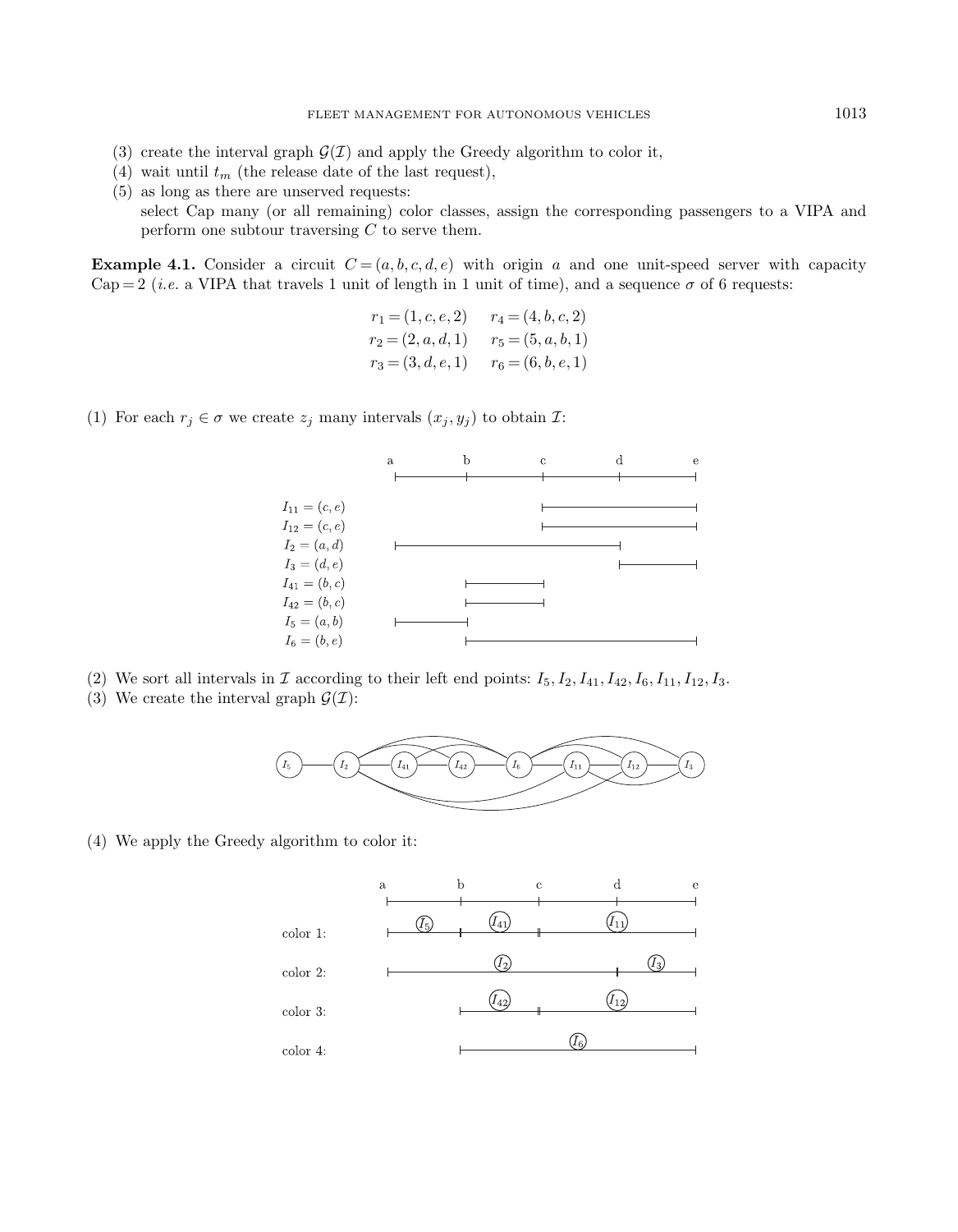- (5) As long as there are unserved requests, we randomly select 2 color classes, assign the corresponding passengers to a VIPA and perform one subtour traversing  $C$  to serve them, for instance:
	- first round: color 1 and 2  $(r_5, r_2, r_{41}, r_{11}, r_3)$
	- second round: color 3 and 4  $(r_{42}, r_{12}, r_6)$ .

**Theorem 4.2.** Algorithm OPT-TRAM provides a load-preemptive optimal offline solution w.r.t. minimizing the total tour length for VIPAs operating in tram mode on a circuit.

*Proof.* By construction, splitting the requests  $r_j$  from  $\sigma$  according to their multiplicities  $z_j$  gives a (multi)set  $\mathcal I$  of intervals where each of them stands for a uniform request of a single passenger. Accordingly, the clique number  $w(G(\mathcal{I}))$  of the resulting interval graph  $\mathcal{G}(\mathcal{I})$  corresponds to the maximum number of passengers traversing a same edge  $e$  of the circuit  $C$ , that is:

$$
\omega(\mathcal{G}(\mathcal{I})) = \max \left\{ \sum_{e \in (x_j, y_j), r_j \in \sigma} z_j; e \in C \right\}.
$$

On the other hand, a coloring of  $\mathcal{G}(\mathcal{I})$  corresponds to an assignment of places in the VIPA(s) to passengers, and subtours for the VIPA(s) can be easily created by repeatedly choosing Cap color classes and assigning the passengers colored that way to the Cap places of one VIPA. Clearly, at least  $\left\lceil \frac{\omega(\mathcal{G}(I))}{\text{Cap}} \right\rceil$  many such subtours are needed to serve all requests. The transportation schedule obtained is feasible because, by waiting until  $t_m$ to start any subtour, we ensure that all requests have been released before. As the Greedy coloring algorithm provides an optimal  $\omega(G(\mathcal{I}))$ -coloring of  $\mathcal{G}(\mathcal{I})$  by [\[12\]](#page-24-14), we can guarantee to obtain a feasible transportation schedule performing the minimal number of subtours by always choosing Cap colors (except for the last subtour where we choose all remaining ones) so that the minimal total tour length equals

$$
\text{OPT}(\sigma) = \left\lceil \frac{\omega(\mathcal{G}(\mathcal{I}))}{\text{Cap}} \right\rceil \cdot |C|.
$$

The resulting solution is a load-preemptive transportation schedule because it cannot be ensured that all  $z_i$ passengers coming from the same request  $r_j$  are served by the same VIPA (even if  $z_j \leq$  Cap holds).

## Remark 4.3.

- The minimal total tour length does not depend on the number of VIPAs used to serve all requests.
- Algorithm Opt-Tram is clearly polynomial because all the steps of the algorithm can be computed in polynomial time.
- By not selecting Cap color classes randomly to create subtours, it is possible to:
	- reduce load-preemption,
	- minimize the number of stops performed to let passengers leave/enter a VIPA,
	- handle the case of more than one VIPA,
		- but the so modified algorithm is not necessarily polynomial anymore.

Online algorithms: For the online situation, we propose the following simple algorithm for VIPAs operating in tram mode on a circuit C:

SIR ("Stop If Requested")

– each VIPA waits in the origin of  $C$ ; as soon as a request is released, a VIPA starts a full subtour in a given direction, thereby it stops at a station when a user requests to enter/leave.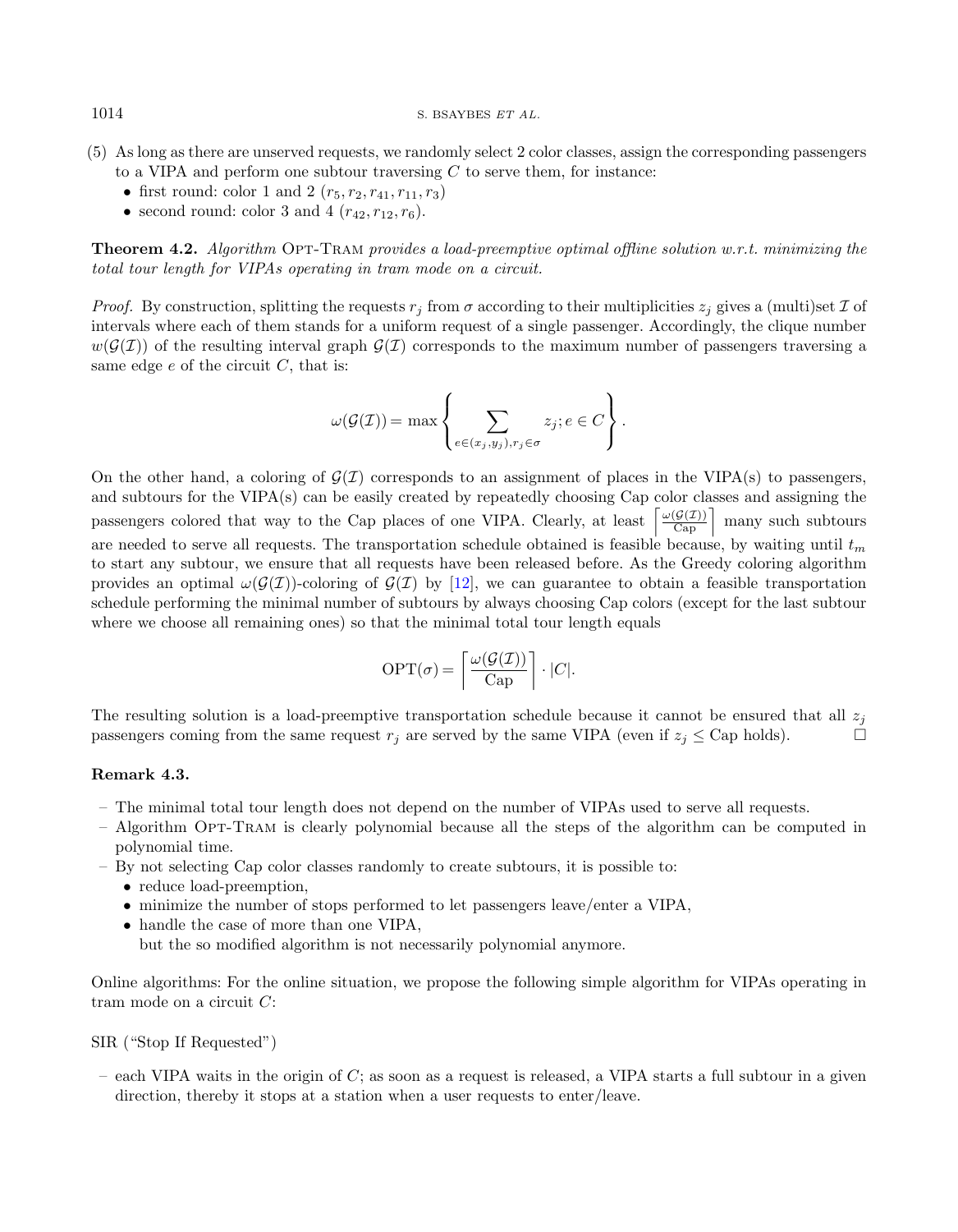<span id="page-8-1"></span>

Figure 3. This figure illustrates the tour performed by SIR (solid arcs) and the adversary (dotted arcs) in order to serve the requests (dashed arcs) from Example [4.4](#page-8-0) for  $\text{Cap}=3$ ,  $n=3$ and  $|C| = 4$ .

In fact, in tram mode, the possible decisions of the VIPA are either to continue its tour or to wait at its current position for newly released requests. This can be used by the adversary to "cheat" an online algorithm, in order to maximize the ratio between the online and the optimal costs. Here, the strategy of the adversary is to force SIR to serve only one uniform request per subtour, whereas the adversary only needs a single subtour traversing C to serve all requests.

<span id="page-8-0"></span>**Example 4.4.** Consider a circuit  $C = (v_0, v_1, \ldots, v_n)$  with origin  $v_0$ , a unit distance between  $v_i$  and  $v_{i+1}$  for each i, and one unit-speed server with capacity Cap. The adversary releases a sequence  $\sigma$  of Cap  $\cdot$  n uniform requests that force SIR to perform one full round (subtour) of length  $|C| = n + 1$  for each uniform request. whereas the adversary is able to serve all requests in a single subtour (fully loaded on each edge):

- Cap requests  $r_j = ((j-1)|C|, v_0, v_1, 1)$  for  $1 \le j \le Cap$ – Cap requests  $r_j = ((j-1)|C|, v_1, v_2, 1)$  for Cap + 1 ≤ j ≤ 2Cap . . .
- Cap requests  $r_j = ((j-1)|C|, v_{n-1}, v_n, 1)$  for  $(n-1)C_0 + 1 ≤ j ≤ nC_0$
- Cap requests  $r_j = ((j-1)|C|, v_n, v_0, 1)$  for  $n$ Cap + 1 ≤ j ≤ (n + 1)Cap

SIR starts its VIPA at time  $t = 0$  to serve  $r_1 = (0, v_0, v_1, 1)$  and finishes the first subtour of length  $|C|$  without serving any further request. When the VIPA operated by SIR is back to the origin  $v_0$ , the second request  $r_2 = (|C|, v_0, v_1, 1)$  is released and SIR starts at  $t = |C| = n+1$  a second subtour of length  $|C|$  to serve  $r_2$ , without serving any further request in this subtour. This is repeated for each request yielding  $\text{SIR}(\sigma) = \text{Cap} \cdot |C| \cdot |C|$ .

The adversary waits at the origin  $v_1$  until  $t = (\text{Cap } -1)|C|$  and serves all requests  $r_1, \ldots, r_{\text{Cap}}$  from  $v_0$  to  $v_1$ . Then he waits until  $t = (2Cap - 1)|C|$  at  $v_1$  and serves all requests  $r_{Cap+1}, \ldots, r_{2Cap}$  from  $v_1$  to  $v_2$ . This is repeated for all Cap requests from  $v_i$  to  $v_{i+1}$ , yielding  $\text{OPT}(\sigma) = |C|$ . The tours performed by SIR and OPT are illustrated in Figure [3.](#page-8-1) Therefore, we obtain

$$
\frac{\text{SIR}(\sigma)}{\text{OPT}(\sigma)} = \frac{\text{Cap} \cdot |C| \cdot |C|}{|C|} = \text{Cap} \cdot |C|
$$

as a lower bound for the competitive ratio of SIR.

In the special case of the lunch scenario, we may consider VIPAs operating in tram mode on circuits, where each circuit has the restaurant as its distinguished origin. A sequence  $\sigma'$  containing the first Cap and the last Cap requests from the sequence presented in Example [4.4](#page-8-0) shows that 2Cap is a lower bound on the competitive ratio of SIR, see Figure [4](#page-9-0) for an illustration.

As for the morning resp. evening scenario, we consider VIPAs operating in tram mode on a circuit C where the parking is the distinguished origin of C. A sequence  $\sigma''$  containing the first Cap resp. last Cap requests from the sequence presented in Example [4.4](#page-8-0) shows that Cap is a lower bound on the competitive ratio of SIR, see Figures [5](#page-9-1) and [6,](#page-9-2) respectively.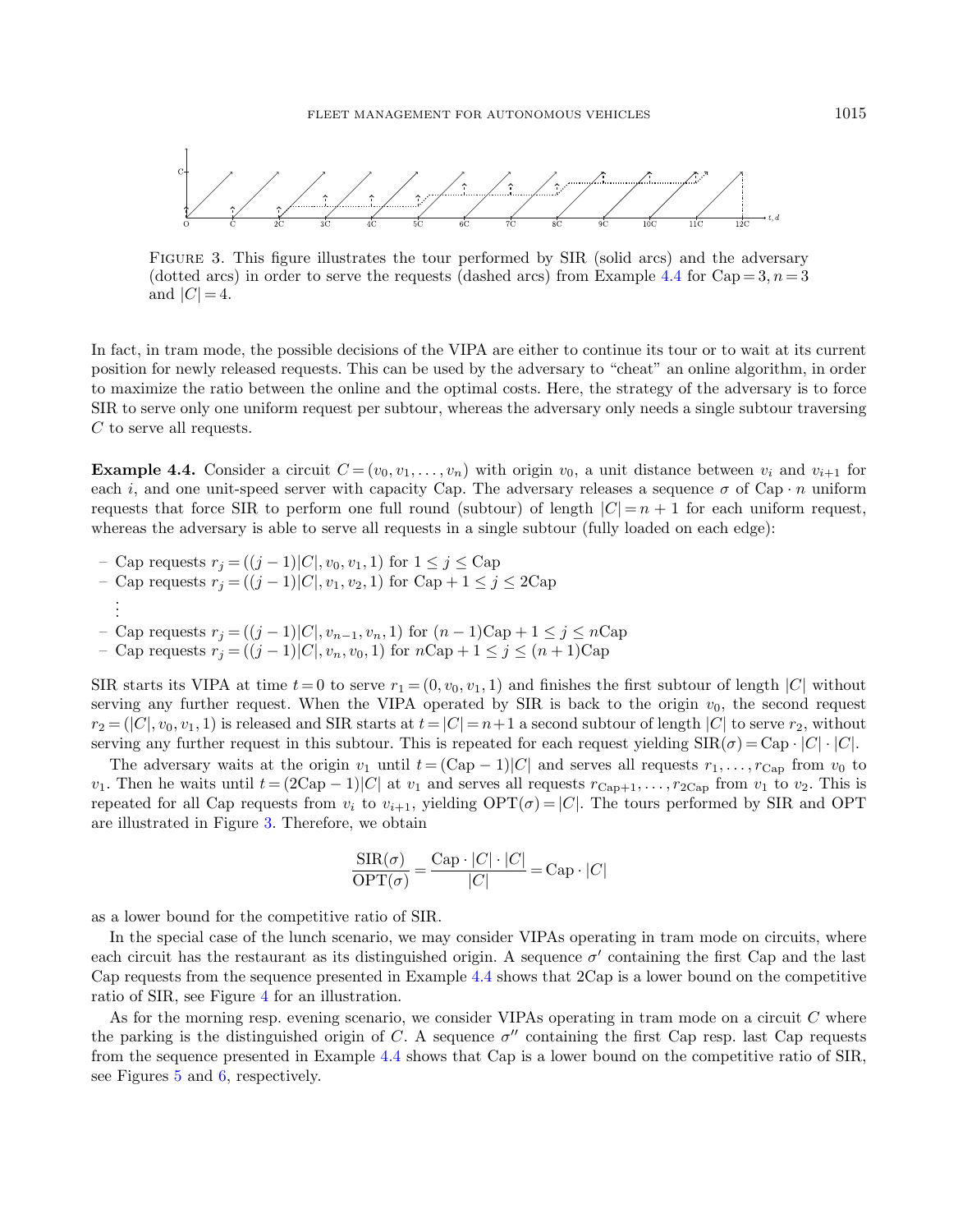<span id="page-9-0"></span>

FIGURE 4. This figure illustrates the tour performed by SIR (solid arcs) and the adversary (dotted arcs) in order to serve the first Cap and the last Cap requests (dashed arcs) from the sequence presented in Example [4.4](#page-8-0) for Cap = 3,  $n = 3$  and  $|C| = 4$ . These requests satisfy the criterias of the lunch scenario.

<span id="page-9-1"></span>

FIGURE 5. This figure illustrates the tour performed by SIR (solid arcs) and the adversary (dotted arcs) in order to serve the first Cap requests (dashed arcs) from the sequence presented in Example [4.4](#page-8-0) for Cap = 3,  $n = 3$  and  $|C| = 4$ . These requests satisfy the criterias of the morning scenario.

<span id="page-9-2"></span>

FIGURE 6. This figure illustrates the tour performed by SIR (solid arcs) and the adversary (dotted arcs) in order to serve the last Cap requests (dashed arcs) from the sequence presented in Example [4.4](#page-8-0) for Cap = 3,  $n = 3$  and  $|C| = 4$ . These requests satisfy the criterias of the evening scenario.

We can prove that the previously presented examples are indeed worst cases for SIR:

**Theorem 4.5.** For one or several VIPAs with capacity Cap operating in tram mode on a circuit C with length  $|C|$ , SIR is w.r.t. the objective of minimizing the total tour length

- Cap  $\cdot$  |C|-competitive in general,
- $-2 \cdot \text{Cap-competitive during the lunch scenario},$
- Cap-competitive during the morning scenario resp. the evening.

*Proof.* Recall that a transportation schedule is based on a coloring of the interval graph  $G_{\sigma}$ , whose nodes stand for passengers from  $\sigma$ , *i.e.* to the requests  $r_j \in \sigma$  counted with their multiplicities  $z_j$ . The worst coloring of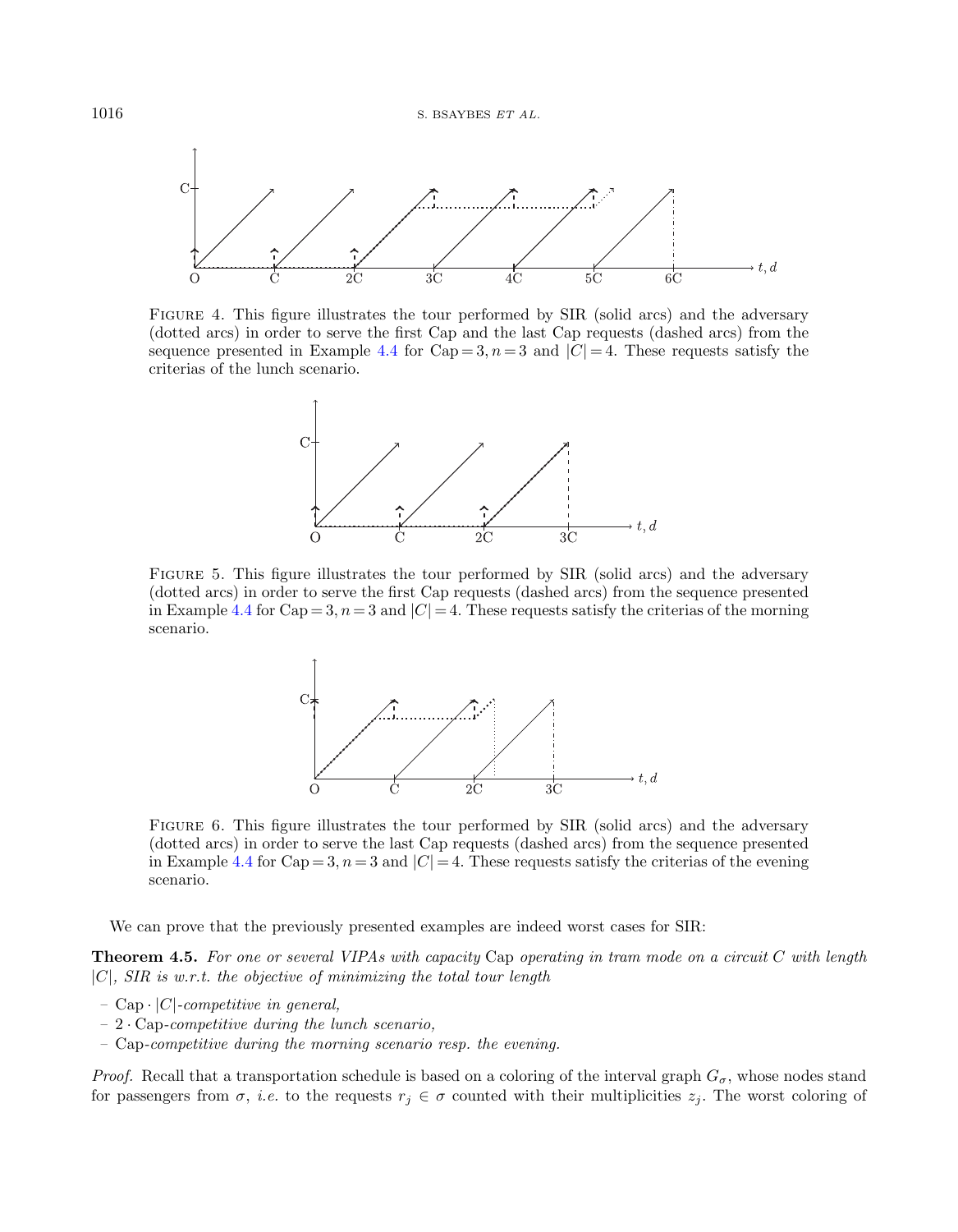$G_{\sigma}$  is to assign different colors to all nodes, *i.e.* using  $|G_{\sigma}| = \sum_{r_j \in \sigma} z_j$  many colors. The worst transportation schedule results if, in addition, each VIPA performs a separate subtour of length  $|C|$  for each color *(i.e.* serving a single uniform request only per subtour), yielding  $|G_{\sigma}| \cdot |C|$  as total tour length.

SIR can indeed be forced to show this behavior by releasing the requests accordingly *(i.e.* by using uniform requests with  $z_i = 1$  each and with sufficiently large delay between  $t_i$  and  $t_{i+1}$ ),

- in general: using the sequence  $\sigma$  from Example [4.4,](#page-8-0)
- during lunch: using the sequence  $\sigma'$  restricted to the first Cap and the last Cap requests  $(t_j, v_0, v_1, 1)$  and  $(t_i, v_n, v_0, 1)$  from the sequence  $\sigma$  presented in Example [4.4](#page-8-0) as in Figure [4,](#page-9-0)
- during morning/evening: using the sequence  $\sigma''$  restricted to the first Cap requests  $(t_j, v_0, v_1, 1)$  (resp. the last Cap requests  $(t_i, v_n, v_0, 1)$  from the sequence  $\sigma$  presented in Example [4.4,](#page-8-0) as Figure [5](#page-9-1) (resp. Fig. [6\)](#page-9-2) shows.

Furthermore, to maximize the ratio between this total tour length obtained by SIR and the optimal offline solution, we need to ensure that all requests in  $\sigma$  can be served with as few subtours of length  $|C|$  as possible. This is clearly the case if all requests have length 1 and there are Cap many requests traversing the same edge of C s.t. a single subtour suffices to serve all of them (see again Example [4.4\)](#page-8-0). This leads to

$$
- |G_{\sigma}| = |\sigma| = \text{Cap} \cdot |C| \text{ and } w(\mathcal{G}(\mathcal{I})) = \text{Cap s.t.}
$$

$$
\frac{\text{SIR}(\sigma)}{\text{OPT}(\sigma)} = \frac{\text{Cap} \cdot |C| \cdot |C|}{1 \cdot |C|} = \text{Cap} \cdot |C|
$$

is the maximum possible ratio between  $\text{SIR}(\sigma)$  and  $\text{OPT}(\sigma)$  taken over all possible sequences in general.  $-|G_{\sigma'}|=|\sigma'|=2\text{Cap} \text{ and } w(\mathcal{G}(\mathcal{I}))=\text{Cap s.t.}$ 

$$
\frac{\text{SIR}(\sigma')}{\text{OPT}(\sigma')} = \frac{2 \cdot \text{Cap} \cdot |C|}{1 \cdot |C|} = 2 \cdot \text{Cap}
$$

is the maximum possible ratio between  $\text{SIR}(\sigma)$  and  $\text{OPT}(\sigma)$  taken over all possible sequences during the lunch.

 $-|G_{\sigma''}| = |\sigma''|$  = Cap and  $w(\mathcal{G}(\mathcal{I}))$  = Cap s.t.

$$
\frac{\text{SIR}(\sigma'')}{\text{OPT}(\sigma'')} = \frac{\text{Cap} \cdot |C|}{1 \cdot |C|} = \text{Cap}
$$

is the maximum possible ratio between  $\text{SIR}(\sigma)$  and  $\text{OPT}(\sigma)$  taken over all possible sequences during the morning or evening.

 $\Box$ 

Moreover, SIR can be adapted to follow the strategy of the adversary. For that, we propose two other algorithms for VIPAs operating in tram mode in the morning resp. evening:

 $SIF_M$  ("Start if fully loaded") for the morning scenario

- each VIPA waits in the parking until Cap passengers have entered,
- it starts a full round (as soon as it is fully loaded) and stops at stations where passengers request to leave.

 $SIF_{E}$  ("Start if fully loaded") for the evening scenario

- each VIPA waits in the parking until enough requests are released to reach Cap,
- it starts a full round and stops at stations where passengers request to enter and returns (fully loaded) to the parking.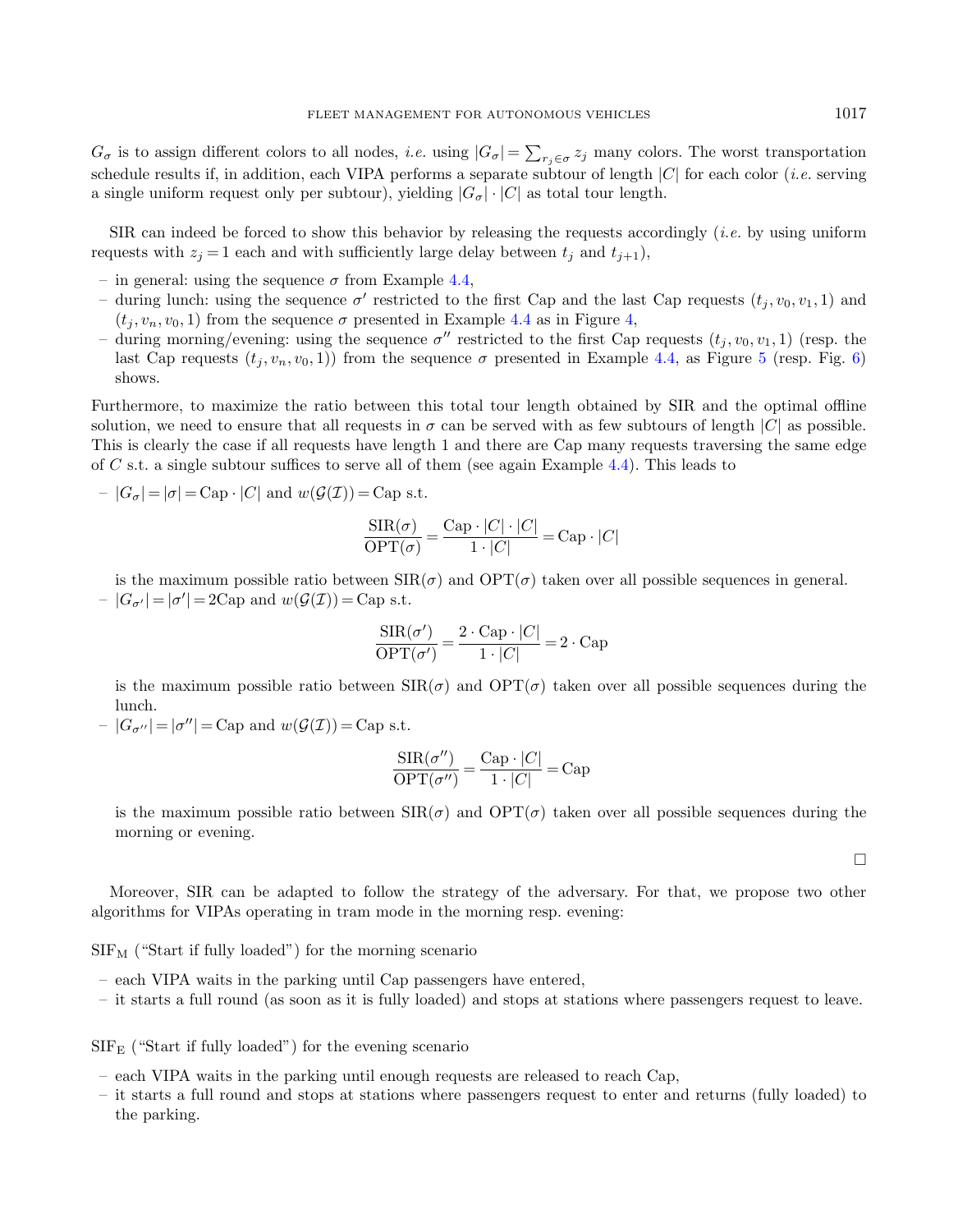We can ensure optimality for these two strategies:

**Theorem 4.6.** SIF<sub>M</sub> (resp. SIF<sub>E</sub>) is 1-competitive w.r.t. minimizing the total tour length for one or several VIPAs operating in tram mode on a circuit during the morning (resp. evening).

Proof. Both variants of SIF are optimal, because due to the special request structure during the morning resp. evening, all requests traverse the first (resp. last) edge of P in the morning (resp. evening) s.t.  $G_{\sigma}$  becomes a clique. In other words, no two passengers can share a same place in a VIPA s.t. starting fully loaded from the origin (resp. returning fully loaded to the origin) indeed provides the optimal solution w.r.t. minimizing the total tour length.

The two previous algorithms  $SIF_E$  and  $SIF_M$  can be merged together to obtain a version for the lunch scenario:

 $SIF<sub>L</sub>$  ("Start if fully loaded on at least one arc")

- each VIPA waits in the restaurant until enough requests are released s.t. by serving these requests using one VIPA, the VIPA is fully loaded at least on one arc in the circuit.
- it starts a full round and stops at stations where passengers request to enter or leave and returns to the restaurant.

**Theorem 4.7.** SIF<sub>L</sub> is 2-competitive w.r.t. minimizing the total tour length for one or several VIPAs operating in tram mode on a circuit during the lunch.

Proof. Due to the special request structure during the lunch, all requests start and end in the restaurant and, thus, traverse the first and the last edge of P s.t.  $G_{\sigma}$  consists of two cliques  $Q_1$  and  $Q_2$  resulting from all uniform requests traversing the first and the last edge, respectively.

The worst transportation schedule of  $SIF_L$  results if the requests are released in a way that  $SIF_L$  never serves a request from  $Q_1$  with one from  $Q_2$  together, therefore by each subtour of length  $|C|$  performed by  $SIF_L$  Cap requests are served either from the clique  $Q_1$  or from  $Q_2$ , yielding  $SIF_L(\sigma) = \lceil \frac{|G_{\sigma}|}{Cap} \rceil \cdot |C|$  as total tour length. In order to maximize the ratio, OPT needs to serve as many requests as possible using the least total tour length possible. OPT always combines Cap requests from  $Q_1$  with Cap requests from  $Q_2$  and serves them together by performing a subtour of length  $|C|$ . In addition, to avoid not fully loaded moves for OPT, the adversary chooses  $|Q_1| = |Q_2|$  and as a multiple of Cap which leads to  $\text{OPT}(\sigma) = \frac{|G_{\sigma}|}{2 \text{Cap}} \cdot |C|$ , therefore

$$
\frac{\text{SIF}_{\text{L}}(\sigma)}{\text{OPT}(\sigma)} = \frac{\frac{|G_{\sigma}|}{\text{Cap}} \cdot |C|}{\frac{|G_{\sigma}|}{2\text{Cap}} \cdot |C|} = 2
$$

is the maximum possible ratio between  $SIF<sub>L</sub>(\sigma)$  and  $OPT(\sigma)$  taken over all possible sequences on a circuit of length  $|C|$  during the lunch.

#### 4.2. Elevator mode

The elevator mode is a less restricted operation mode where one VIPA runs on a predefined line and can change its direction at any station of this line to move towards a requested station. One end of this line is distinguished as origin  $O$  (say, the "left" end).

Optimal offline solution: In order to obtain the optimal offline solution  $\text{OPT}(\sigma)$  w.r.t. minimizing the total tour length, we compute a min cost flow in a suitable network. Given a line  $L = (v_0, \ldots, v_n)$  with origin  $v_0$  as a subnetwork, capacity Cap of a VIPA, and a request sequence  $\sigma$  with requests  $r_j = (t_j, x_j, y_j, z_j)$ .

In the sequel, we distinguish in which direction an edge  $v_i v_{i+1}$  of L is traversed and speak of the up arc  $(v_i, v_{i+1})$ and the down arc  $(v_{i+1}, v_i)$ . In order to construct the network, we proceed as follows:

– Neglect the release dates  $t_j$  and only consider the loads of the requests  $z_j$ , their origins  $x_j$  and their destinations  $y_i$ .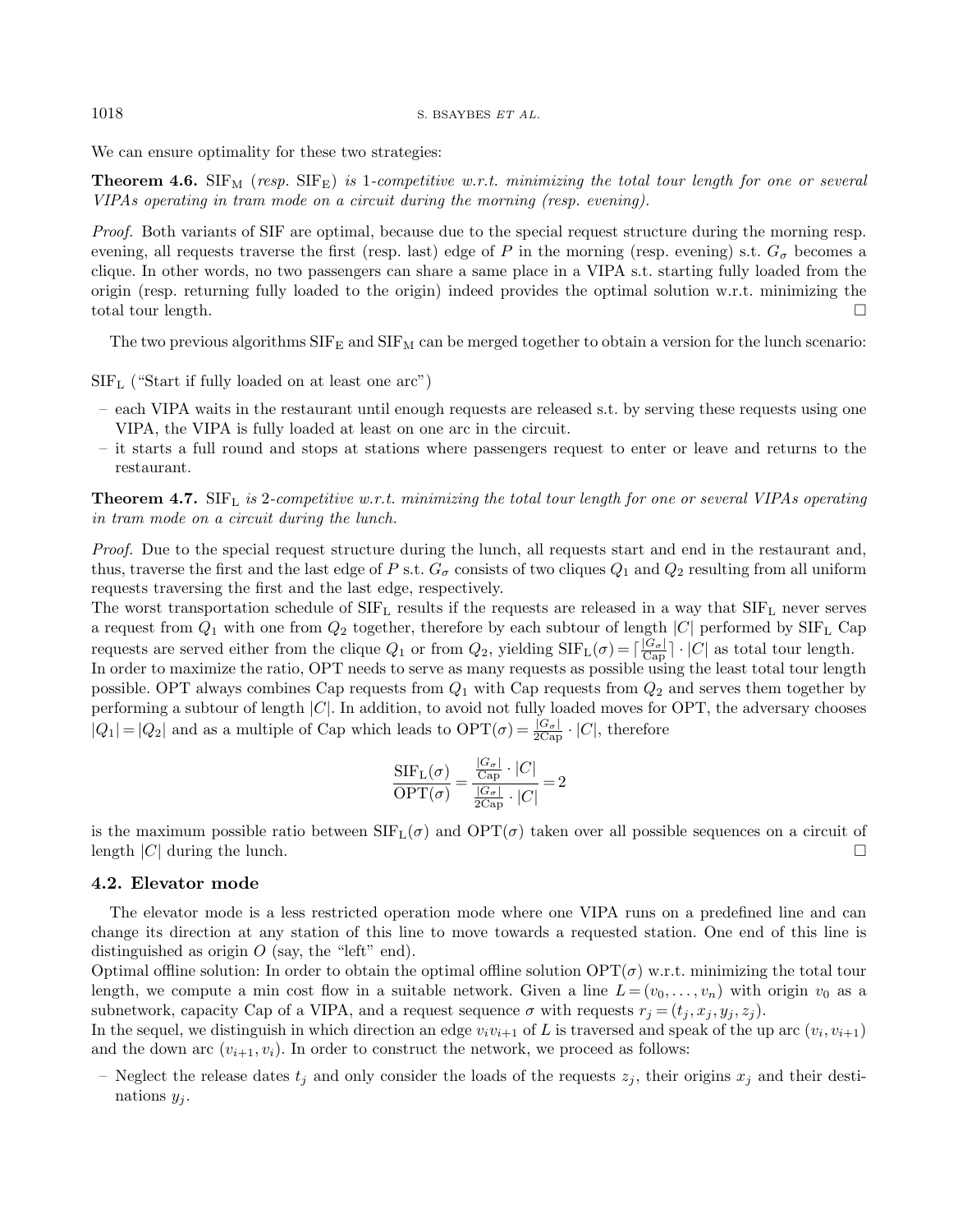- Partition the requests into two subsets:
	- U of "up-requests"  $r_j \in \sigma$  with  $x_j < y_j$ ,
	- D of "down-requests"  $r_i \in \sigma$  with  $x_i > y_i$ .
- Determine the loads of all up arcs  $(v_i, v_{i+1})$  or down arcs  $(v_{i+1}, v_i)$  of the line L as a weighted sum of the load of all request-paths  $(x_i, y_i)$  containing this arc:
	- load $(v_i, v_{i+1}) = \sum_{(v_i, v_{i+1}) \in (x_j, y_j), x_j \le y_j} z_j \; \forall i \in \{0, n-1\}, \, \forall r_j \in U$
	- load $(v_{i+1}, v_i) = \sum_{(v_{i+1}, v_i) \in (x_j, y_j), x_j > y_j} z_j \; \forall i \in \{0, n-1\}, \, \forall r_j \in D$
- Determine the "multiplicities" m of all up/down arcs: in order to serve all the requests in  $\sigma$ , each arc  $(v_i, v_{i+1})$ must be visited  $m_{(i,i+1)} = \lceil \frac{\text{load}(v_i,v_{i+1})}{\text{Cap}} \rceil$  times and each arc  $(v_{i+1},v_i)$  must be visited  $m_{(i+1,i)} = \lceil \frac{\text{load}(v_{i+1},v_i)}{\text{Cap}} \rceil$ times. In case the multiplicity  $m_{(i,i+1)}$  resp.  $m_{(i+1,i)}$  is equal to zero, then the corresponding up resp. down arc is removed.

Now we build a network  $G_E = (V_E, A_E)$ , where

 $\sum$  $a\in\delta(W)$ 

- The node set  $V_E = V^{\text{up}(o)} \cup V^{\text{up}(d)} \cup V^{\text{down}(o)} \cup V^{\text{down}(d)}$  contains

- the origin nodes of all up arcs where the multiplicity is different from zero in  $V^{\text{up}(o)}$ ,
- the destination nodes of all up arcs where the multiplicity is different from zero in  $V^{\text{up}(d)}$ ,
- the origin nodes of all down arcs where the multiplicity is different from zero in  $V^{\text{down}(o)}$ ,
- the destination nodes of all down arcs where the multiplicity is different from zero in  $V^{\text{down}(d)}$ ,
- <span id="page-12-2"></span>• the origin  $v_0$  of the line L as source s and as sink t.
- The arc set  $A_E = A_s \cup A_U \cup A_D \cup A_L \cup A_t$  is composed of:
	- source arcs from the source s to all  $v_i^{\text{up}(o)} \in V^{\text{up}(o)}$  and all  $v_i^{\text{down}(o)} \in V^{\text{down}(o)}$  in  $A_s$ ,
	- up arcs  $(v_i^{\text{up}(o)}, v_{i+1}^{\text{up}(d)})$  whenever  $m_{(i,i+1)} \neq 0$  in  $A_U$ ,
	- down arcs  $(v_{i+1}^{down(o)}, v_i^{down(d)})$  whenever  $m_{(i+1,i)} \neq 0$  in  $A_D$ ,
	- link arcs in  $A_L$  going from all  $v_i^{\text{up}(d)} \in V^{\text{up}(d)}$  to all  $v_i^{\text{down}(o)} \in V^{\text{down}(o)}$ , and from all  $v_i^{\text{down}(d)} \in V^{\text{down}(d)}$ to all  $v_i^{\text{up}(o)} \in V^{\text{up}(o)}$ ,
	- sink arcs from all  $v_i^{\text{up}(d)} \in V^{\text{up}(d)}$  and from all  $v_i^{\text{down}(d)} \in V^{\text{down}(d)}$  to the sink t in  $A_t$ .

Accordingly, the objective function considers costs  $d(a) = d(u, v)$  for the flow f on all arcs  $a = (u, v)$  in  $A<sub>E</sub>$ , where  $d(u, v)$  is the length of a shortest path from u to v in the line L. To correctly initialize the system, we use the source node s as source for the flow and the sink node t as its destination. For all internal nodes, we use normal flow conservation constraints. We require a flow on all up/down arcs  $f(a) = m(a)$  for all  $a \in \{A_U \cup A_D\}$ , see constraint  $(4.1e)$ . We finally add the constraint  $(4.1d)$  to eliminate all possible isolated cycles that the flow may contain (since the network contains directed cycles).

This leads to a Min-Cost Flow Problem, whose output is a subset of arcs needed to form a transportation schedule for a metric task system, whose tasks are induced by the requests. The corresponding integer linear program is as follows:

$$
\min \sum_{a \in A_E} d(a) f(a) \tag{4.1a}
$$

$$
\text{s.t.} \sum_{a \in \delta^-(s)} f(a) = 1 \tag{4.1b}
$$

$$
\sum_{a \in \delta^-(v)} f(a) = \sum_{a \in \delta^+(v)} f(a) \qquad \forall v \neq \{s, t\}
$$
\n(4.1c)

<span id="page-12-1"></span><span id="page-12-0"></span>
$$
f(a) \ge 2 \qquad \qquad \forall W \subset V_E \setminus \{s, t\}, 2 \le |W| \le |V_E| - 3 \qquad (4.1d)
$$

$$
f(a) = m(a) \qquad \qquad \forall a \in \{A_U \cup A_D\} \tag{4.1e}
$$

$$
f(a) \in \mathbb{Z}_+ \tag{4.1f}
$$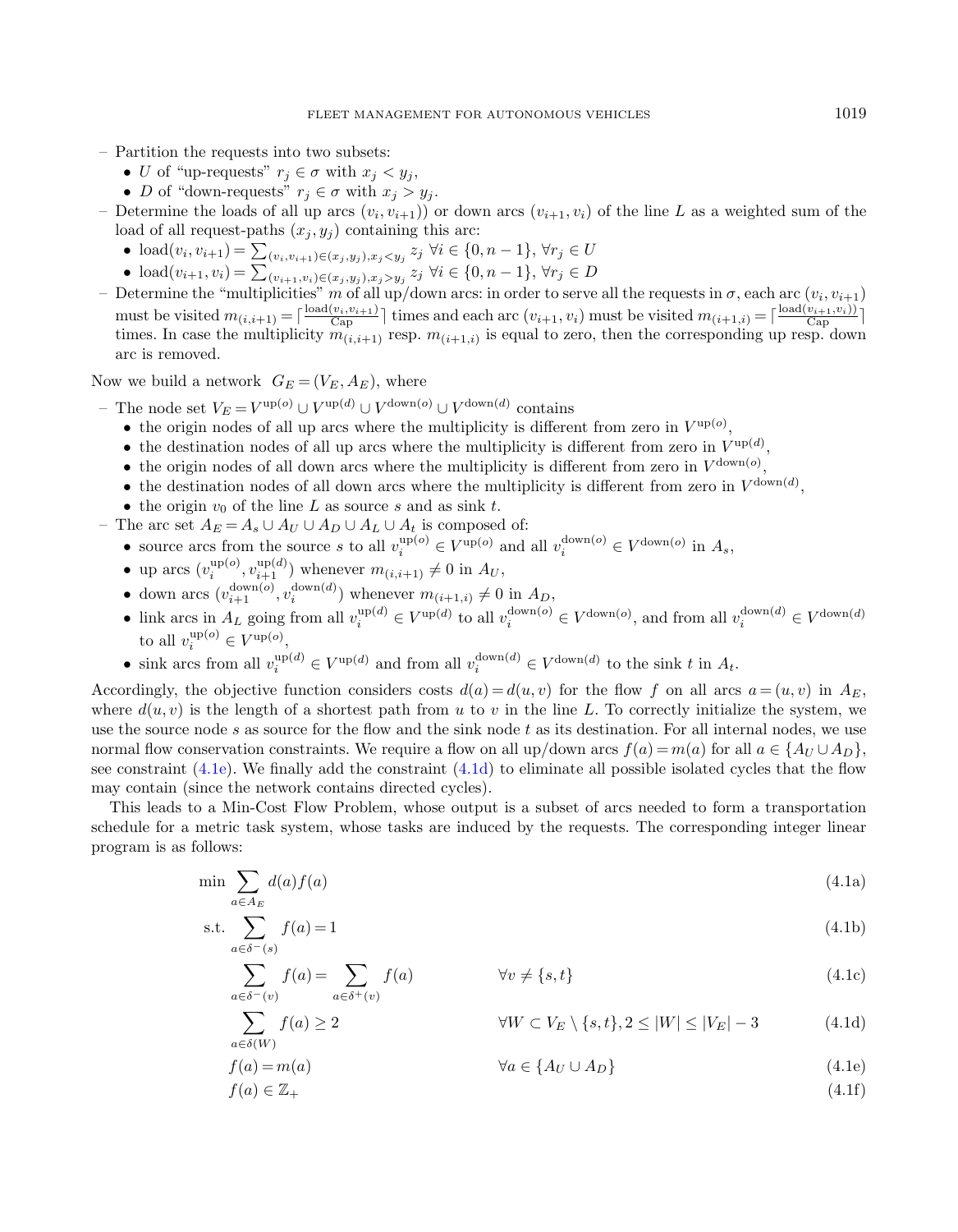#### 1020 S. BSAYBES ET AL.

where  $\delta^-(v)$  denotes the set of outgoing arcs of v,  $\delta^+(v)$  denotes the set of incoming arcs of v and  $\delta(W)$  denotes the set of incoming or outgoing arcs  $(u, v)$  of W s.t.  $u \in W$  and  $v \notin W$  or  $u \notin W$  and  $v \in W$ . The time required to compute the integer linear program grows in proportion to  $2^{|V|}$  due to the constraint  $(4.1d)$  that eliminates all possible isolated cycles, and, hence, it may grow exponentially. However, this integer linear program can be computed in reasonable time provided that the number V of nodes in the original network (the line) is small.

Remark 4.8. The family of constraints [\(4.1d\)](#page-12-1) can be generated and then each inequality is separated to verify if it is violated or not. However, due to their exponential number, the process of separation in order to verify if a solution satisfies all constraints is exponential. Since the number of subtour elimination constraints is exponential, we may firstly compute the integer linear program without the constraints [\(4.1d\)](#page-12-1). Then we check if there is an isolated cycle in the solution obtained, if yes, we add only the constraint [\(4.1d\)](#page-12-1) using the nodes of this isolated cycle. This procedure is repeated until a solution without isolated cycles is found.

Finally, the flow in the time-expanded network is interpreted as a transportation schedule. The tracks of the VIPA over time can be recovered from the flow  $f(a)$  on the arcs by standard flow decomposition, see [\[1\]](#page-24-15). Hereby, a flow  $f(a)$  on an arc  $a = (u, v)$  corresponds to a move of a VIPA on this arc. Based on the flow values, one can construct a unique path from source s to sink t traversing all arcs a with positive flow exactly  $f(a)$  times. This shows that the optimal solution of system [\(4.1\)](#page-12-2) corresponds to a transportation schedule with minimal total tour length for the offline problem behind the elevator mode.

<span id="page-13-0"></span>**Example 4.9.** Consider a line  $L = (v_0, \ldots, v_n)$  with origin  $v_0$ , a unit distance between  $v_i$  and  $v_{i+1}$  for each i, with a set  $\sigma$  of 9 requests shown in Figure [7,](#page-14-0) and a VIPA with capacity Cap = 2. The resulting network  $G_E = (V_E, A_E)$  of the line presented in this example is illustrated in Figure [8.](#page-14-1) The optimal offline solution, the transportation schedule of the VIPA with a minimal total tour length, is obtained by computing the presented integer linear program for a min-cost flow problem in the constructed network  $G_E = (V_E, A_E)$ .

Online algorithm: An algorithm MRIN ("Move Right If Necessary") has been proposed for the Online-Traveling Salesman Problem (where no transports have to be performed, but only points to be visited) on a line and analyzed w.r.t. minimizing the makespan  $[4]$ , giving a competitive ratio of  $3/2$ . We generalize MRIN to the Pickup and Delivery Problem and analyze it w.r.t. minimizing the total tour length. In elevator mode, the server (VIPA) has the choice to continue its tour in the current direction, to wait at its current position or to change its driving direction. Accordingly, we propose the algorithm MAIN. The adversary can again "cheat" the strategy of MAIN as the following example shows.

<span id="page-13-1"></span>MAIN ("Move Away If Necessary") **Input** : request sequence  $\sigma$ , line L with origin  $v_O$ , Cap **Output:** tour on L to serve all requests in  $\sigma$ initial server position  $s : = v_O;$ initial set of currently waiting requests (already released but not yet served requests)  $\sigma'$ : = { $r_j \in \sigma$ :  $t_j = 0$ }; while  $\sigma' \neq \emptyset$  do determine the subset  $\sigma'_{\text{up}}$  of requests  $r_j = (t_j, x_j, y_j, z_j) \in \sigma'$  with  $s \leq x_j \leq y_j$ ; if  $\sigma'_{\text{up}} \neq \varnothing$  then Serve all requests (or up to Cap passengers) in  $\sigma'_{\rm up}$  (moving away from  $v_O$  to furthest destination  $y_k$  among all  $r_j \in \sigma_{\text{up}}'$ ); end else determine subset  $\sigma'_{\text{down}}$  of requests  $r_j = (t_j, x_j, y_j, z_j) \in \sigma'$  with  $x_j > y_j$ ; serve all requests (or up to Cap passengers) in  $\sigma'_{\text{down}}$  while moving to the origin; end update s and  $\sigma'$  (remove all served requests, add all newly released requests); end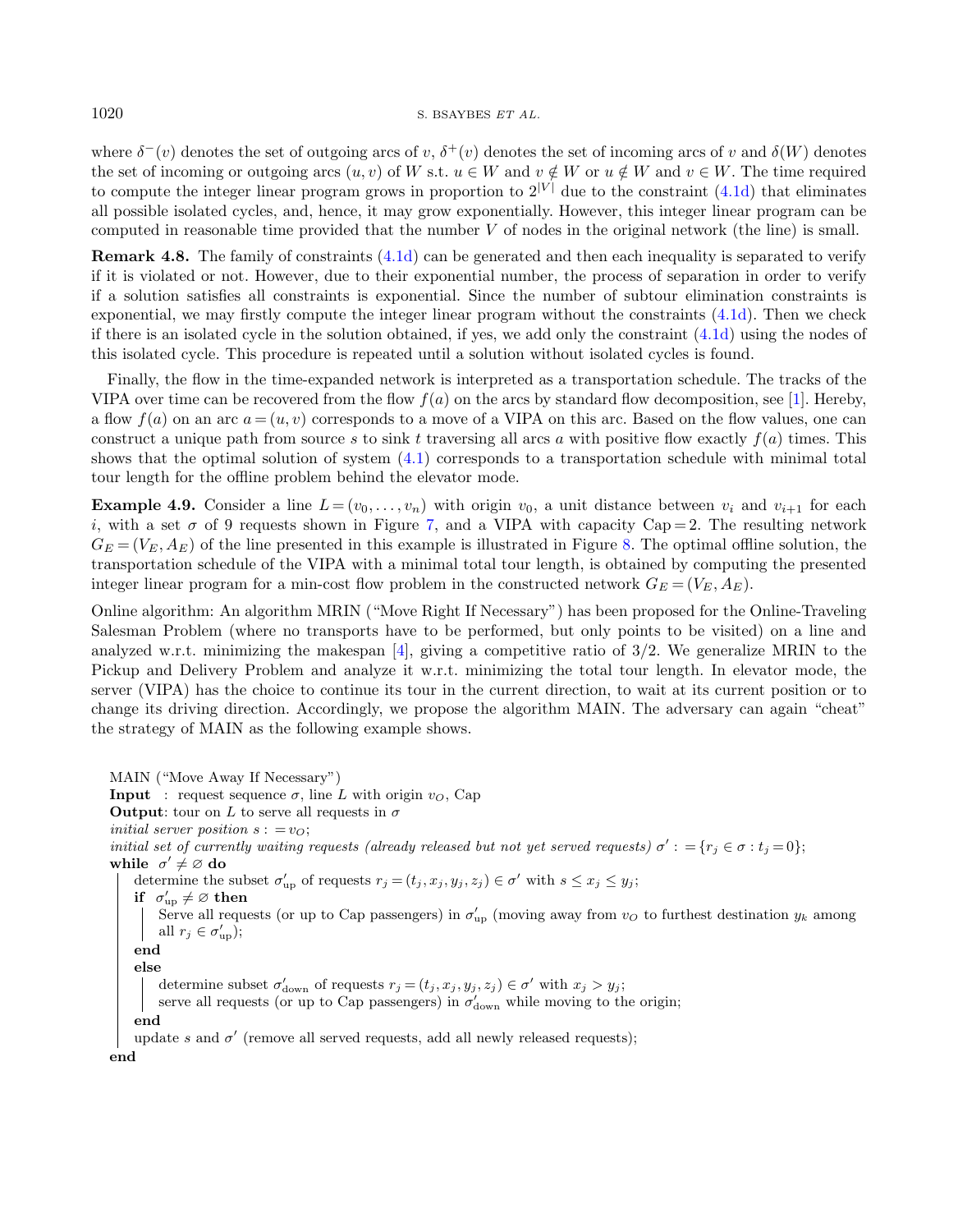FLEET MANAGEMENT FOR AUTONOMOUS VEHICLES 1021

<span id="page-14-0"></span>

<span id="page-14-1"></span>FIGURE 7. This figure illustrates the line  $L = (v_0, \ldots, v_n)$  with origin  $v_0$ , and a set  $\sigma$  of 9 requests and a VIPA with capacity  $Cap = 2$ . The requests are partitioned into two subsets "up-requests" (solid arcs) and "down-requests" (dashed arcs). Each arc represents a load of 1, for example  $r_3$  is represented by 2 arcs going from  $v_3$  to  $v_4$ . The loads of all up arcs (all arcs  $(v_i, v_{i+1})$  or down arcs (all arcs  $(v_{i+1}, v_i)$ ) of the line L are shown in the first and second row of the table. Then the third and the forth rows contain the "multiplicities"  $m$  of all up/down arcs.



Figure 8. This figure illustrates the flow computed by the presented integer linear program for a min-cost flow problem in the network  $G_E = (V_E, A_E)$  of Example [4.9.](#page-13-0) The values above the arcs correspond to the value of the flow  $f(a)$  or the number of times the VIPA traverses the arc a in the transportation schedule.

**Example 4.10.** Consider a line  $L = (v_0, \ldots, v_n)$  with origin  $v_0$ , a unit distance between  $v_i$  and  $v_{i+1}$  for each i, and one unit-speed server with capacity Cap. The adversary releases a sequence  $\sigma$  of uniform requests that force MAIN to leave the origin of the line and perform a subtour of a certain distance for each request, whereas the adversary is able to serve all requests in a single subtour of length  $2|L|$ :

The first block  $\sigma_1$  of  $n \cdot$  Cap requests:

$$
r_1 = (0, v_0, v_1, 1)
$$
  
\n
$$
r_j = (t_{j-1} + 2d(v_0, v_1), v_0, v_1, 1) \text{ for } 2 \le j \le \text{Cap}
$$
  
\n
$$
r_j = (t_{j-1} + 2d(v_0, v_1), v_1, v_2, 1) \text{ for } j = \text{Cap} + 1
$$
  
\n
$$
r_j = (t_{j-1} + 2d(v_0, v_2), v_1, v_2, 1) \text{ for } \text{Cap} + 2 \le j \le 2\text{Cap}
$$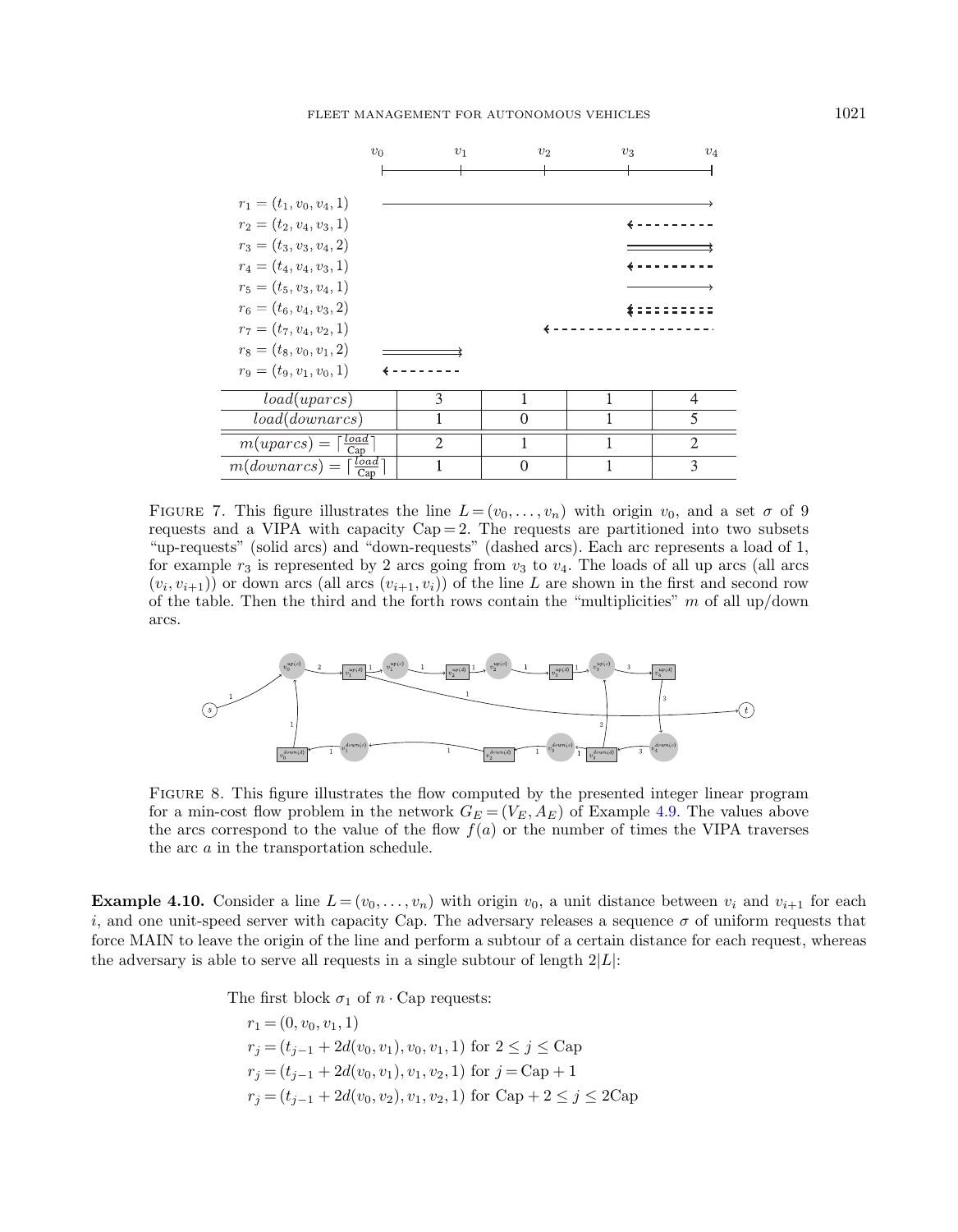1022 S. BSAYBES ET AL.

$$
r_j = (t_{j-1} + 2d(v_0, v_{n-1}), v_{n-1}, v_n, 1) \text{ for } j = (n-1) \text{Cap} + 1
$$
  

$$
r_j = (t_{j-1} + 2d(v_0, v_n), v_{n-1}, v_n, 1) \text{ for } (n-1) \text{Cap} + 2 \le j \le n \text{Cap}
$$

The second block  $\sigma_2$  of  $2\ell \cdot$  Cap requests

 $r_j = (t_{j-1} + 2d(v_0, v_n), v_n, v_{n-1}, 1)$  for  $n \text{Cap} + 1 \leq j \leq (n+1) \text{Cap}$  $r_j = (t_{j-1} + 2d(v_0, v_n), v_{n-1}, v_n, 1)$  for  $(n + 1)Cap + 1 \le j \le (n + 2)Cap$  $r_j = (t_{j-1} + 2d(v_0, v_n), v_n, v_{n-1}, 1)$  for  $(n + 2\ell - 2)Cap + 1 \le j \le (n + 2\ell - 1)Cap$  $r_j = (t_{j-1} + 2d(v_0, v_n), v_{n-1}, v_n, 1)$  for  $(n + 2\ell - 1)Cap + 1 \le j \le (n + 2\ell)Cap$ 

The third block  $\sigma_3$  of  $n \cdot$  Cap requests:

$$
r_j = (t_{j-1} + 2d(v_0, v_n), v_n, v_{n-1}, 1) \text{ for } (n + 2\ell + 1) \text{Cap} + 1 \le j \le (n + 2\ell + 2) \text{Cap}
$$
  
\n
$$
r_j = (t_{j-1} + 2d(v_0, v_n), v_{n-1}, v_{n-2}, 1) \text{ for } j = (n + 2\ell + 2) \text{Cap} + 1
$$
  
\n
$$
r_j = (t_{j-1} + 2d(v_0, v_n), v_n, v_{n-1}, 1) \text{ for } (n + 2\ell + 2) \text{Cap} + 2 \le j \le (n + 2\ell + 3) \text{Cap}
$$
  
\n
$$
r_j = (t_{j-1} + 2d(v_0, v_2), v_1, v_0, 1) \text{ for } j = (2n + 2\ell - 1) \text{Cap} + 1
$$
  
\n
$$
r_j = (t_{j-1} + 2d(v_0, v_1), v_1, v_0, 1) \text{ for } (2n + 2\ell - 1) \text{Cap} + 2 \le j \le (2n + 2\ell) \text{Cap}
$$

MAIN starts its VIPA at time  $t = 0$  to serve  $r_1 = (0, v_0, v_1, 1)$  and finishes the first subtour of length  $2d(v_0, v_1) = 2$ without serving any further request. When the VIPA operated by MAIN is back to the origin  $v_0$ , the second request  $r_2 = (2, v_0, v_1, 1)$  is released and MAIN starts at  $t = 2$  a second subtour of length 2 to serve  $r_2$ , without serving any further request in this subtour. This is repeated for each request until serving the first block of  $n \cdot$  Cap requests yielding

$$
MAIN(\sigma_1) = 2 \cdot Cap \sum_{1 \le i \le n} i = Cap \cdot |L| \cdot (|L| + 1)
$$

Then at  $t = t_{n\text{Cap}+1}$  MAIN starts to serve  $r_{n\text{Cap}+1}$  from  $v_n$  to  $v_{n-1}$  and performs a subtour of length  $2d(v_0, v_n) = 2|L|$ . When the VIPA operated by MAIN is back to the origin  $v_0$ , the request  $r_{n\text{Cap}+2}$  is released and MAIN performs a new subtour of length  $2|L|$  to serve it. This is repeated for each request until serving the second block of  $\ell \cdot 2Cap$  requests yielding

$$
MAIN(\sigma_2) = 2\ell \cdot 2\text{Cap}|L|.
$$

Finally in order to serve the third block MAIN has the same behavior as to serve the first block of requests yielding

$$
MAIN(\sigma_3) = 2 \cdot Cap \sum_{1 \le i \le n} i = Cap \cdot |L| \cdot (|L| + 1).
$$

Therefore

$$
MAIN(\sigma) = Cap \cdot |L| \cdot (|L|+1) + 2\ell \cdot 2Cap|L| = (|L|+1+2\ell) \cdot 2|L| \cdot Cap.
$$

The adversary waits at the origin  $v_0$  until  $t = t_{\text{Cap}}$  and serves all requests  $r_1, \ldots, r_{\text{Cap}}$  from  $v_0$  to  $v_1$ . Then he waits until  $t = t_{2Cap}$  at  $v_1$  and serves all requests  $r_{Cap+1}, \ldots, r_{2Cap}$  from  $v_1$  to  $v_2$ . This is repeated for all Cap requests from  $v_i$  to  $v_{i+1}$  until the adversary arrives to  $v_n$ . OPT served the first block of  $n \cdot$  Cap requests with a total tour length equal to |L|. Then the adversary begins to oscillate his VIPA between  $v_n$  and  $v_{n-1}$  and serves each time Cap requests, this is repeated 2 $\ell$  times leading to a total tour length for  $\sigma_2$  equal to 2 $\ell$ . Finally the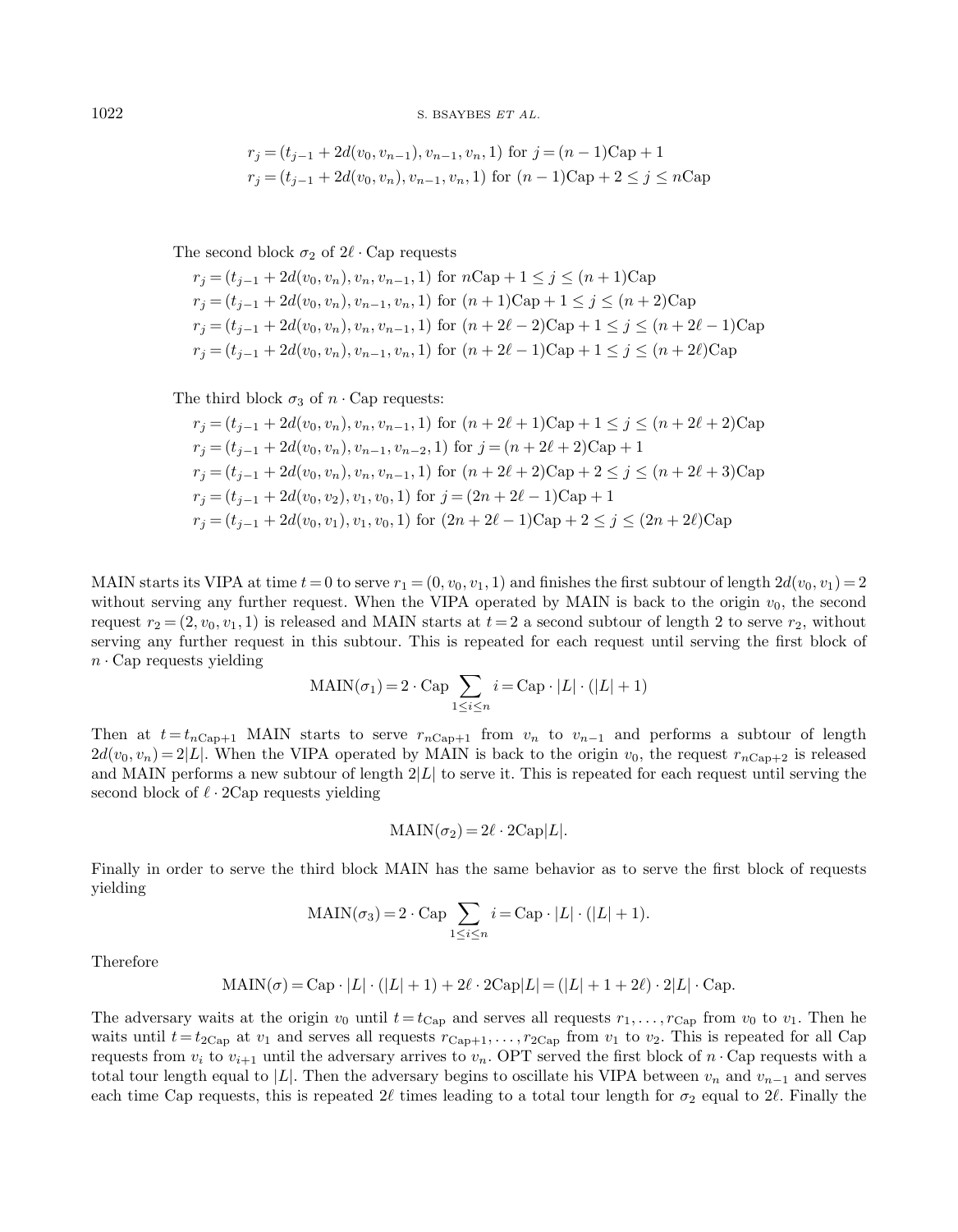

FIGURE 9. This figure illustrates the set  $\sigma = \sigma_1 \cup \sigma_2 \cup \sigma_3$  of requests (arcs under the line  $L = (v_0, \ldots, v_5)$  with origin  $v_0$ ) from Example [4.10](#page-13-1) for Cap = 3, n = 5 and  $\ell = 1$ .

adversary follows the other direction and waits each time until Cap requests are released to serve them, for all Cap requests from  $v_i$  to  $v_{i-1}$  until reaching  $v_0$ , yielding OPT( $\sigma$ ) = 2|L| + 2 $\ell$ . Therefore, we obtain

$$
\frac{\text{MAIN}(\sigma)}{\text{OPT}(\sigma)} = \frac{2 \cdot \text{Cap} \cdot |L| \cdot (|L| + 1) + (\ell \cdot 2 \cdot \text{Cap} \cdot 2|L|)}{2(|L| + \ell)} = \frac{2 \cdot \text{Cap} \cdot |L| \cdot (|L| + 1 + 2\ell)}{2(|L| + \ell)}
$$

$$
= \text{Cap} \cdot |L| + \frac{(1 + \ell)}{|L| + \ell} \text{Cap} \cdot |L| \underset{\ell \to +\infty}{\longrightarrow} 2\text{Cap} \cdot |L|
$$

as a lower bound for the competitive ratio of MAIN.

We can determine an upper bound for the competitive ratio of MAIN close to the ratio obtained by the previous example:

**Theorem 4.11.** MAIN is  $2Cap \cdot |L|$ -competitive w.r.t. minimizing the total tour length for one VIPA operating in elevator mode on a line L with length |L|.

Proof. The worst transportation schedule results if all requests are uniform and the VIPA operated by MAIN performs a separate subtour serving a single request  $r_j = (t_j, x_j, y_j, 1)$  each time the VIPA leaves the origin  $v_0$ of the line, yielding  $\sum_{r_j \in \sigma} 2 \max(d(v_0, x_j), d(v_0, y_j))$  as total tour length.

To maximize the ratio between the total tour length obtained by MAIN and the optimal offline solution, we need to ensure that

- we do not have a move with a load less than the capacity Cap of the VIPA in the transportation schedule of OPT;
- all requests in  $\sigma$  can be served with as few and as short subtours as possible in OPT.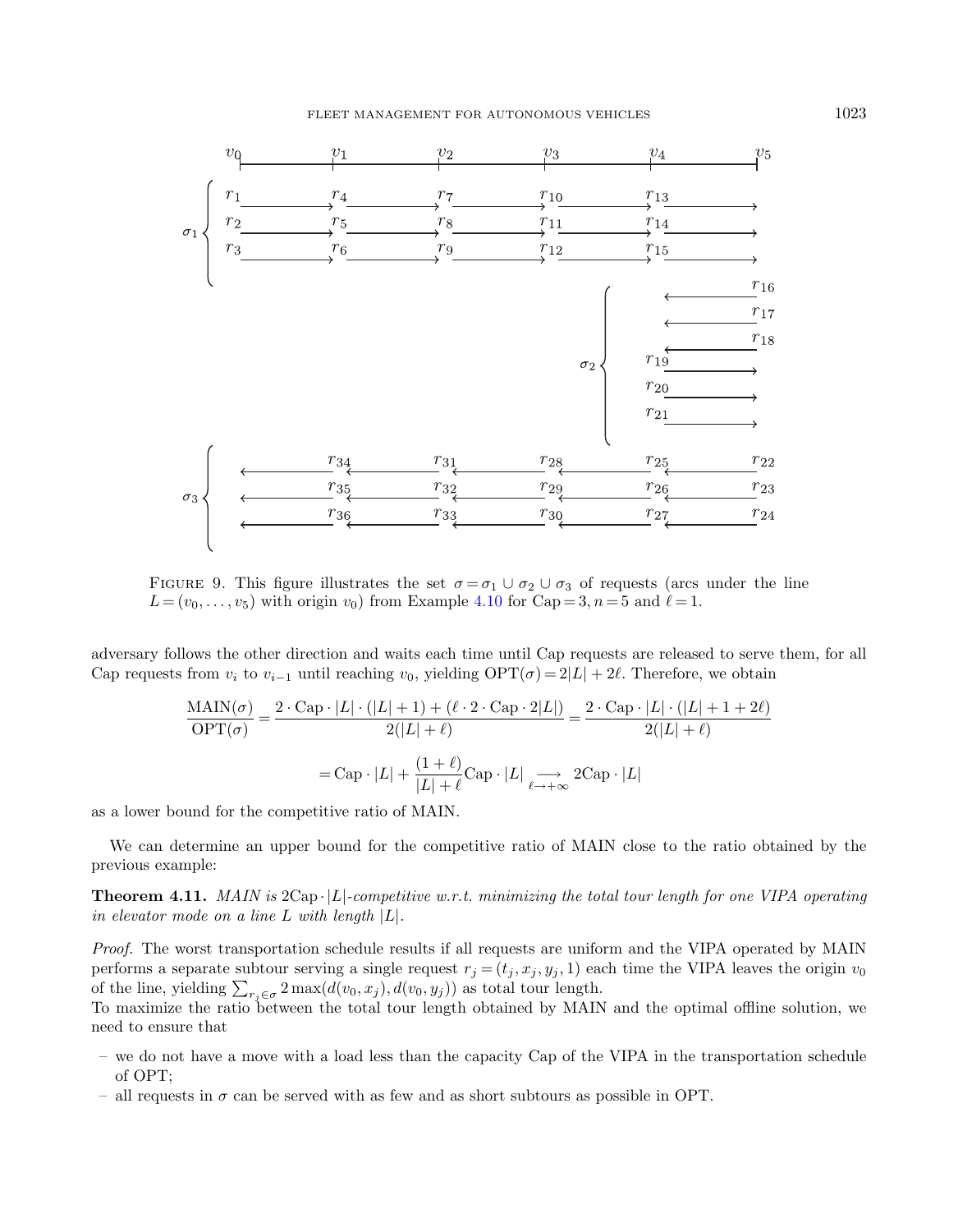The worst ratio of subtours can be obtained when

- OPT oscillates fully loaded between two neighbored nodes of L,
- MAIN is forced to traverse the whole line twice per passenger, *i.e.* oscillates between  $v_0$  and  $v_n$ .

For that,  $v_n$  needs to be either origin or destination of each request, and the delay between the release dates needs to be sufficiently large. This can be achieved with subsequence  $\sigma_2$  from Example [4.10,](#page-13-1) with  $\ell$  blocks each consisting of

- Cap consecutive uniform requests from  $v_n$  to  $v_{n-1}$ , alternated by
- Cap consecutive uniform requests from  $v_{n-1}$  to  $v_n$ ,

always with a delay 2|L| between the release dates of any two requests  $r_j$  and  $r_{j+1}$ . We obtain  $\text{OPT}(\sigma_2) = 2\ell$ and  $\text{MAIN}(\sigma_2) = \ell \cdot 2 \cdot \text{Cap} \cdot 2 \cdot |L|$  which leads to the studied subtour ratio of

$$
\frac{\text{MAIN}(\sigma_2)}{\text{OPT}(\sigma_2)} = \frac{\ell \cdot 2 \cdot \text{Cap} \cdot 2 \cdot |L|}{2\ell} = 2 \cdot \text{Cap} \cdot |L|.
$$

However, this ratio so far neglects the initial and final server position  $v_0$  for the VIPA operated by OPT. The requirement of starting and ending the tour in  $v_0$  leads to a total tour length for OPT of

$$
\text{OPT}(\sigma) = |L| \cdot 2\ell \cdot |L|.
$$

In order to maximize the ratio of the complete tours, the adversary releases more requests to ensure that the VIPA operated by

- OPT can arrive at  $v_n$  (resp. return from  $v_n$  to  $v_0$ ) fully loaded on each arc,
- MAIN is forced to oscillate between  $v_0$  and the destination  $y_j$  (resp. the origin  $x_j$ ) of each uniform request  $r_i$ .

This can be achieved with the subsequences  $\sigma_1$  and  $\sigma_3$  from Example [4.10](#page-13-1) with

- Cap consecutive uniform requests from  $v_i$  to  $v_{i+1}$  for each  $0 \leq i \leq n$  and
- Cap consecutive uniform requests from  $v_i$  to  $v_{i-1}$  for each  $n \ge i \ge 1$ ,

always with delay  $2 \cdot d(v_0, y_j)$  resp.  $2 \cdot d(x_j, v_0)$  between the release dates of any two requests  $r_j$  and  $r_{j+1}$  within these subsequences. We obtain (as in Example [4.10\)](#page-13-1) that

$$
MAIN(\sigma_1) = MAIN(\sigma_3) = 2 \cdot Cap \sum_{1 \le i \le n} i = Cap \cdot |L| \cdot (|L| + 1).
$$

This finally leads to

$$
\frac{\text{MAIN}(\sigma)}{\text{OPT}(\sigma)} = \frac{2 \cdot \text{Cap} \cdot |L| \cdot (|L| + 1) + (\ell \cdot 2 \cdot \text{Cap} \cdot 2|L|)}{2(|L| + \ell)} = \frac{2 \cdot \text{Cap} \cdot |L| \cdot (|L| + 1 + 2\ell)}{2(|L| + \ell)}
$$

$$
= \text{Cap} \cdot |L| + \frac{(1 + \ell)}{|L| + \ell} \text{Cap} \cdot |L| \underset{\ell \to +\infty}{\longrightarrow} 2\text{Cap} \cdot |L|
$$

as the maximum possible ratio between  $\text{MAIN}(\sigma)$  and  $\text{OPT}(\sigma)$  taken over all possible sequences on a  $\Box$  line L.

Concerning the lunch scenario, we may consider VIPAs operating in elevator mode on lines, where each line has the restaurant as its distinguished origin. A sequence  $\sigma'$  containing the first Cap requests of the first block  $\sigma_1$  and the last Cap requests from the third block  $\sigma_3$  from the sequence presented in Example [4.10](#page-13-1) shows that 2 · Cap is a lower bound on the competitive ratio of MAIN. As for the morning resp. evening scenario, we may consider VIPAs operating in elevator mode on lines, where each line has a parking as its distinguished origin. A sequence  $\sigma'$  containing the first Cap requests of the first block  $\sigma_1$  resp. the last Cap requests from the third block  $\sigma_3$  from the sequence presented in Example [4.10](#page-13-1) shows that Cap is a lower bound on the competitive ratio of MAIN. We can show that these examples are the worst cases for MAIN during lunch, morning and evening: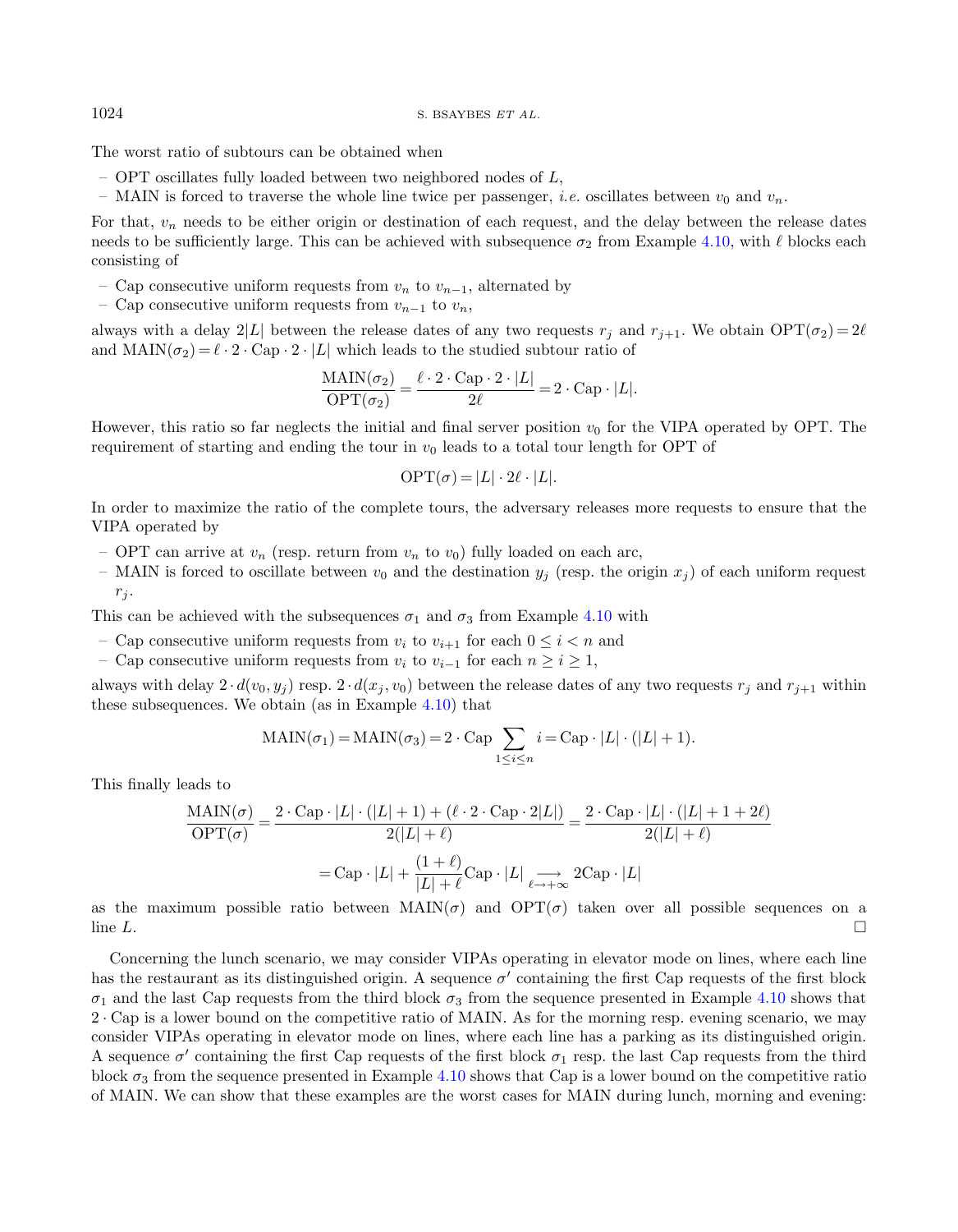Theorem 4.12. For one VIPA with capacity Cap operating in elevator mode on a line, MAIN is w.r.t. the objective of minimizing the total tour length

- $-2 \cdot \text{Cap-competitive during the lunch scenario},$
- Cap-competitive during the morning resp. the evening scenario.

Proof. The worst transportation schedule results if the VIPA operated by MAIN performs a separate subtour serving a single uniform request  $r_j = (t_j, v_0, v_1, 1)$  or  $r_j = (t_j, v_0, v_1, 1)$  each time the VIPA leaves the origin  $v_0$ of the line, yielding  $\sum_{r_j \in \sigma} 2d(v_0, v_1)$  as total tour length. MAIN can indeed be forced to show this behavior by releasing the requests accordingly (*i.e.* by using requests with  $z_j = 1$  each and with sufficiently large delay between  $t_i$  and  $t_{i+1}$ ). In order to maximize the ratio between the total tour length obtained by MAIN and the optimal offline solution, we need to ensure that

- we do not have a move from or to the origin with a load less than the capacity Cap of the VIPA in the transportation schedule of OPT. For that, the adversary releases
	- during the lunch Cap many requests traversing the same arc. Whereas MAIN traverses  $d(v_0, v_1)$  twice to serve a request  $r_j = (t_j, v_0, v_1, 1)$  or  $r_j = (t_j, v_1, v_0, 1)$ , OPT travels  $d(v_0, v_1)$  once to serve the request and can share it with Cap − 1 others.
	- during the morning/evening Cap many requests traversing the same arc. Whereas MAIN traverses  $d(v_0, v_1)$  twice to serve a request  $r_j = (t_j, v_0, v_1, z_j)$  resp.  $r_j = (t_j, v_1, v_0, z_i)$ , OPT travels the same distance to serve the request but can share it with  $Cap-1$  others.
- all requests in  $\sigma$  can be served with as few and as short subtours as possible in OPT. For that, the adversary releases
	- during the lunch a sequence  $\sigma$  of 2Cap requests: Cap many requests  $v_0 \to v_1$  followed by Cap many requests  $v_1 \rightarrow v_0$ . Therefore we obtain

$$
MAIN(\sigma) = \sum_{r_j \in \sigma} 2d(v_0, v_1) = 2 \cdot Cap \cdot 2d(v_0, v_1) \text{ and } OPT(\sigma) = 2d(v_0, v_1)
$$
  

$$
MAIN(\sigma) = 2 \cdot Cap \cdot 2d(v_0, v_1)
$$

s.t. 
$$
\frac{\text{MAIN}(\sigma)}{\text{OPT}(\sigma)} = \frac{2 \cdot \text{Cap} \cdot 2d(v_0, v_1)}{2d(v_0, v_1)} = 2\text{Cap}
$$

is the maximum possible ratio between  $\text{MAIN}(\sigma)$  and  $\text{OPT}(\sigma)$  taken over all possible sequences on a line during the lunch.

• during the morning/evening a sequence  $\sigma$  of Cap requests: Cap many requests  $v_0 \to v_1$  resp. Cap many requests  $v_1 \rightarrow v_0$ . Therefore we obtain

$$
MAIN(\sigma) = \sum_{r_j \in \sigma} 2d(v_0, v_1) = \text{Cap} \cdot 2d(v_0, v_1) \text{ and } \text{OPT}(\sigma) = 2d(v_0, v_1)
$$
  
s.t. 
$$
\frac{MAIN(\sigma)}{\text{OPT}(\sigma)} = \frac{\text{Cap} \cdot 2d(v_0, v_1)}{2d(v_0, v_1)} = \text{Cap}
$$

is the maximum possible ratio between  $\text{MAIN}(\sigma)$  and  $\text{OPT}(\sigma)$  taken over all possible sequences on a line during the morning resp. evening.

 $\Box$ 

#### 4.3. Computational results

This section deals with computational experiments for the proposed online algorithms. In fact, due to the very special request structures of the previously presented worst case instances, we can expect a better behavior of the proposed online algorithms in average. The computational results presented in Tables [1](#page-19-0) and [2](#page-19-1) support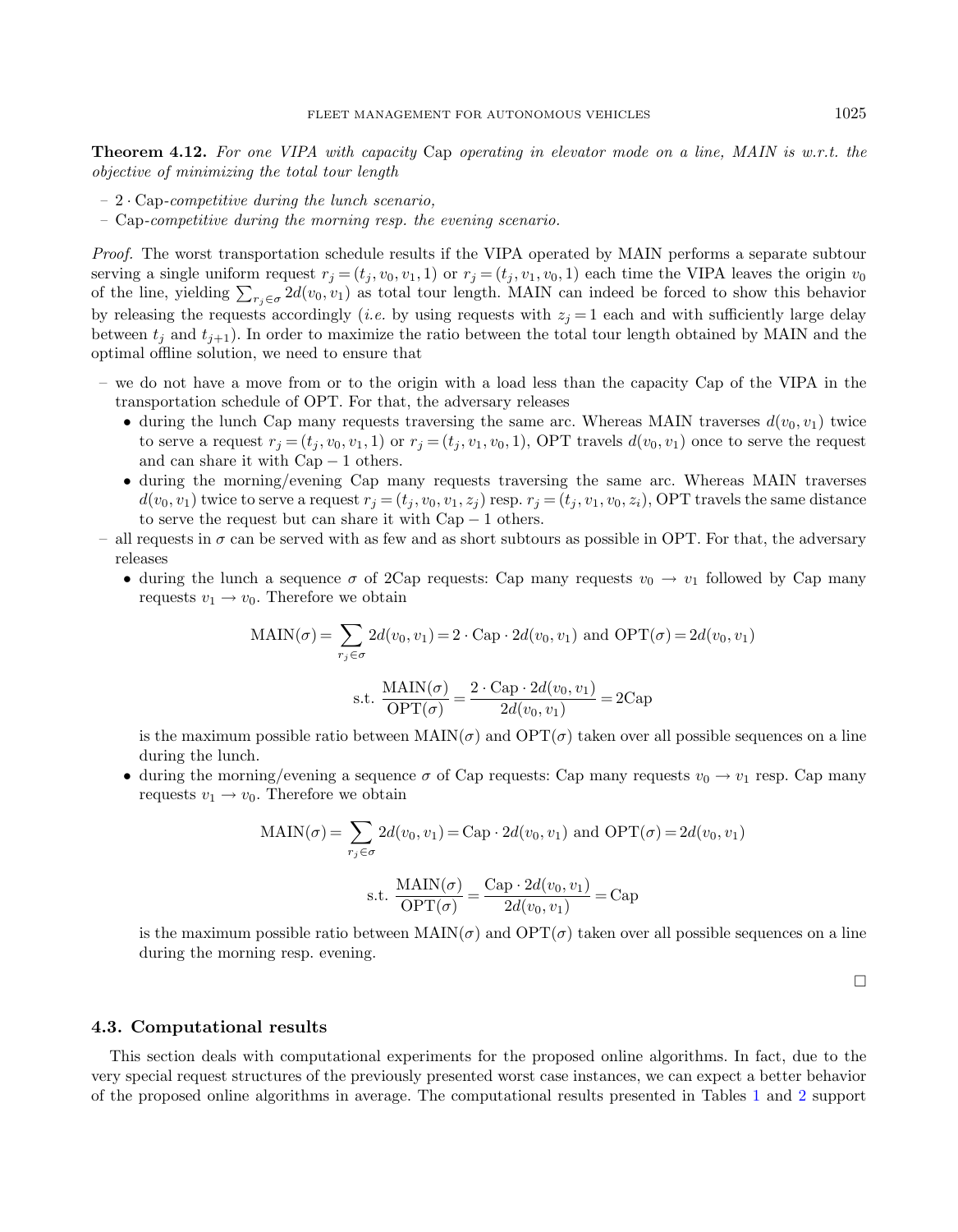|     |              | $SIR$ (morning)<br>$c = \text{Cap}$ |      | $SIR$ (Evening)<br>$c = \text{Cap}$ |            |       | SIR (Lunch)<br>$c = 2Cap$       |        |         |                                 | $SIFL$ (Lunch)<br>$c=2$ |            | SIR (General)<br>$c = Cap \cdot  C $ |         |         |                                 |                |
|-----|--------------|-------------------------------------|------|-------------------------------------|------------|-------|---------------------------------|--------|---------|---------------------------------|-------------------------|------------|--------------------------------------|---------|---------|---------------------------------|----------------|
| m   | $_{\rm Cap}$ | TTL                                 | OPT  | $\frac{\text{TTL}}{\text{OPT}}$     | <b>TTL</b> | OPT   | $\frac{\text{TTL}}{\text{OPT}}$ | TTL    | OPT     | $\frac{\text{TTL}}{\text{OPT}}$ | $\mathfrak{c}$          | <b>TTL</b> | TTL<br>OPT                           | TTL     | OPT     | $\frac{\text{TTL}}{\text{OPT}}$ | $\mathfrak{c}$ |
| 5.  |              | 125                                 | 125  | 1,00                                | 125        | 125   | 1.00                            | 112.5  | 93.75   | 1,20                            | $\mathbf{2}$            | 100        | 1,07                                 | 143.75  | 106.25  | 1,35                            | 25             |
| 5.  | 5            | 86.67                               | 25   | 3.47                                | 100        | 25    | 4.00                            | 75     | 25      | 3.00                            | 10                      | 25         | 1,00                                 | 131.25  | 25      | 5,25                            | 125            |
| 5.  | 10           | 86.67                               | 25   | 3.47                                | 81.25      | 25    | 3,25                            | 68.75  | 25      | 2.75                            | 20                      | 25         | 1,00                                 | 87.5    | 25      | 3,50                            | 250            |
| 20  |              | 500                                 | 500  | 1,00                                | 500        | 500   | 1,00                            | 418.75 | 337.5   | 1,24                            | 2                       | 400        | 1.19                                 | 593.75  | 337.5   | 1,76                            | 25             |
| 20  | 5            | 125                                 | 100  | 1,25                                | 113.3      | 100   | 1,13                            | 206.25 | 75      | 2,75                            | 10                      | 81.25      | 1,08                                 | 287.5   | 75      | 3,83                            | 125            |
| 20  | 10           | 106.25                              | 50   | 2,13                                | 110.4      | 50    | 2,21                            | 206.25 | 43.75   | 4,71                            | 20                      | 56,25      | 1,29                                 | 268.75  | 50      | 5,38                            | 250            |
| 200 |              | 5000                                | 5000 | 1.00                                | 5000       | 5000  | 1,00                            | 4300   | 2818.75 | 1.53                            | 2                       | 2968.75    | 1.05                                 | 5400    | 2706.25 | 2,00                            | 25             |
| 200 | 5            | 1270.8                              | 1000 | 1.27                                | 2881.25    | 1000  | 2.88                            | 2125   | 562.5   | 3.78                            | 10                      | 600        | 1.07                                 | 2600    | 550     | 4.73                            | 125            |
| 200 | 10           | 585.5                               | 500  | 1,17                                | 575.45     | 401.5 | 1.43                            | 1512.5 | 275     | 5,50                            | 20                      | 468.75     | 1.70                                 | 2168.75 | 275     | 7,89                            | 250            |

<span id="page-19-1"></span><span id="page-19-0"></span>Table 1. This table shows the computational results for several test instances of the algorithms SIR and SIF<sup>L</sup> in comparison to the value of the optimal solution.

Table 2. This table shows the computational results for several test instances of the algorithm MAIN in comparison to the value of the optimal solution.

|                  |     | MAIN (Morning)<br>$c = \text{Cap}$ |        |            | MAIN (Evening)<br>$c = \text{Cap}$ |        |            | MAIN (Lunch)<br>$c = 2Cap$ |        |            |                | MAIN (General) |                      |            |                |
|------------------|-----|------------------------------------|--------|------------|------------------------------------|--------|------------|----------------------------|--------|------------|----------------|----------------|----------------------|------------|----------------|
|                  |     |                                    |        |            |                                    |        |            |                            |        |            |                |                | $c = 2Cap \cdot  L $ |            |                |
| $\boldsymbol{m}$ | Cap | TTL                                | OPT    | TTL<br>OPT | <b>TTL</b>                         | OPT    | TTL<br>OPT | <b>TTL</b>                 | OPT    | TTL<br>OPT | $\mathfrak{c}$ | TTL            | OPT                  | TTL<br>OPT | $\mathfrak{c}$ |
| 5.               |     | 97,3                               | 97.3   |            | 85,5                               | 57,3   | 1,49       | 61,15                      | 29,5   | 2,07       | $\overline{2}$ | 56.3           | 36                   | 1,56       | 64             |
| 5.               | 5   | 55,5                               | 25,78  | 2,15       | 55,5                               | 25,78  | 2,15       | 74.76                      | 37     | 2,02       | 10             | 42,45          | 27                   | 1,57       | 320            |
| 5.               | 10  | 55.5                               | 25,78  | 2.15       | 55,5                               | 25,78  | 2.15       | 74.76                      | 37     | 2,02       | 20             | 42.45          | 27                   | 1,57       | 640            |
| 20               |     | 327.2                              | 327,2  |            | 365,2                              | 327,2  | 1,12       | 222,35                     | 177    | 1,26       | $\overline{2}$ | 140,8          | 120.5                | 1,17       | 64             |
| 20               | 5   | 135.8                              | 135.8  |            | 135.8                              | 73     | 1,86       | 78,4                       | 67     | 1,17       | 10             | 95,54          | 43                   | 2,22       | 320            |
| 20               | 10  | 78.3                               | 47,5   | 1.65       | 108.3                              | 47,5   | 2,28       | 75.58                      | 34     | 2.22       | 20             | 80.15          | 33,5                 | 2,39       | 640            |
| 200              |     | 3394.8                             | 3394.8 |            | 3434.8                             | 3394.8 | 1.01       | 4918.75                    | 1855.5 | 2.65       | $\overline{2}$ | 5023.25        | 1435.5               | 3.5        | 64             |
| 200              | 5.  | 1050.5                             | 694.8  | 1,51       | 1050.5                             | 694.8  | 1,51       | 2696.42                    | 368.5  | 7,32       | 10             | 1662.4         | 292                  | 5,69       | 320            |
| 200              | 10  | 760.8                              | 362,34 | 2,1        | 860.8                              | 362,34 | 2,38       | 1166,25                    | 185    | 6,3        | 20             | 180,8          | 120,5                | 1,5        | 640            |

this expectation, they compare the total tour length TTL computed by the online algorithms with the optimal offline solution. The computations use instances based on the network from the industrial site of Michelin and randomly generated request sequences resembling typical instances that occurred during the experimentation [\[14\]](#page-24-3). The computations are performed with the help of a simulation tool developed by Yan Zhao [\[18\]](#page-24-17). The instances use subnetworks as a circuit or a line depending on the mode and the algorithm with 1–5 VIPAs, 5–200 requests, 1–12 as the maximum load  $z_i$  of a request. For every parameter set we created 6 test instances. In these tables, the instances are grouped by the number of requests and the capacity of the VIPA. The average results of the instances are shown. The operating system for all tests is Linux (CentOS with kernel version 2.6.32). The algorithms  $SIR$ ,  $SIF_L$ , MAIN and OPT-TRAM have been implemented in Java. For solving the integer linear program to get the optimal solution for the elevator mode, we use Gurobi 8.21. Note that the average runtime of the heuristics is not shown as it never exceeds one second. Computing the offline solutions is not relevant in practice, therefore the time needed to compute the optimal offline solutions is not shown.

In Table [1,](#page-19-0) the instances are grouped by the number of requests (1st column) and the capacity (2nd column). Furthermore the values of the total tour length TTL found by SIR with morning, evening and lunch instances are shown in comparison with the optimal solution OPT and the ratio between them. Then the values of the total tour length TTL found by  $SIF<sub>L</sub>$  with lunch instances are shown in comparison with the optimal solution OPT and the ratio between them. Finally, the results for instances respecting the general scenario are shown: the total tour length TTL found by SIR, the optimal solution OPT and the ratio between them. The competitive ratio c is shown for each of the scenarios, it is always greater than  $\frac{TH}{OPT}$  unless  $c = \frac{TH}{OPT} = 1$ . In these test instances the length of the circuit used is equal to  $|C| = 25$ .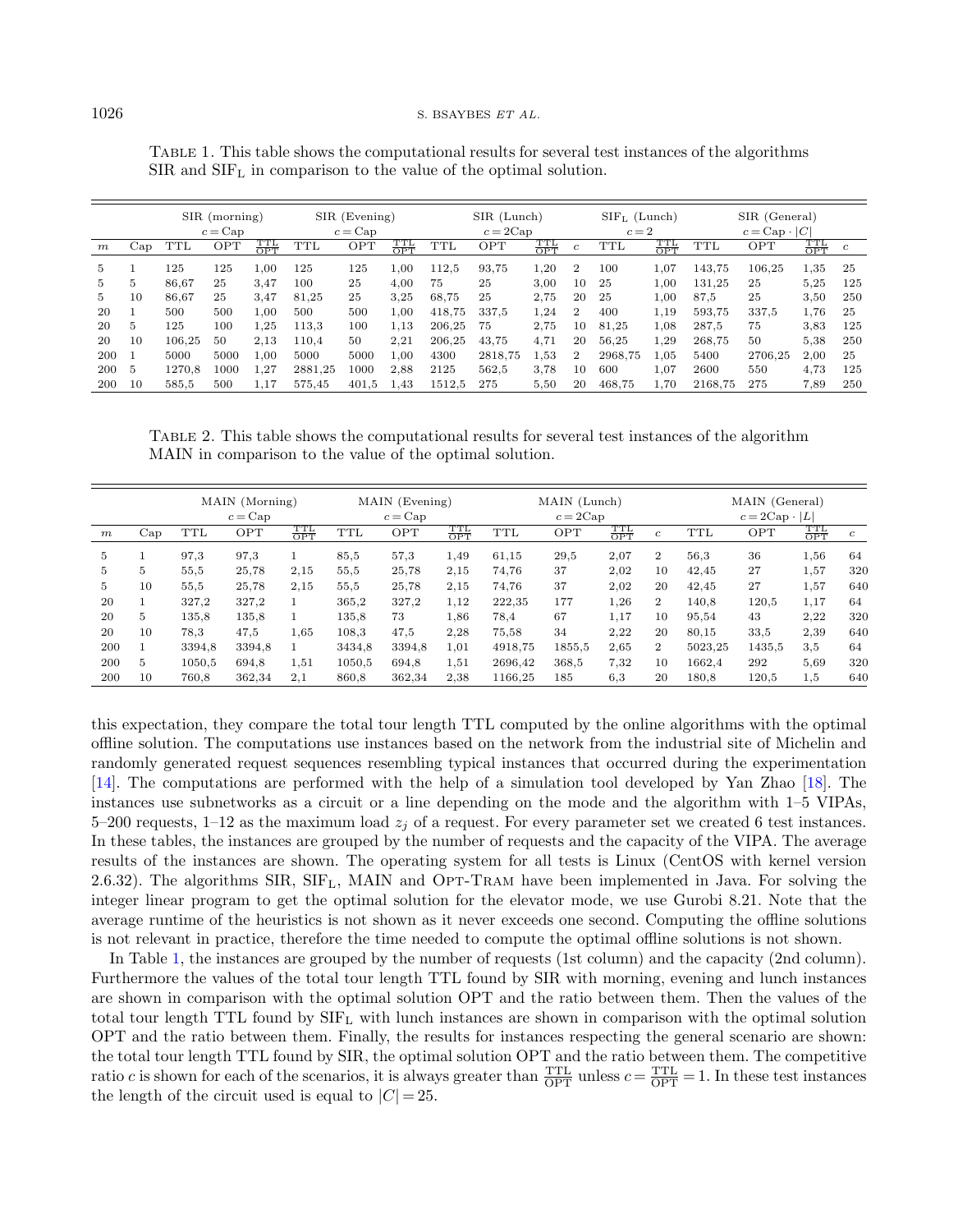In Table [2,](#page-19-1) the instances are grouped by number of requests (1st column) and the capacity (2nd column). First the values of the total tour length TTL found by MAIN for the instances respecting the morning scenario are shown, the optimal solution OPT and the ratio between them. Then the results for instances respecting the evening scenario are shown: the total tour length TTL found by MAIN and, the optimal solution OPT and the ratio between them. Finally, the values of the total tour length TTL found by MAIN with general instances are shown in comparison with the optimal solution  $OPT$  and the ratio between them. The competitive ratio  $c$ is shown for each of the scenarios, it is always greater than  $\frac{TTL}{OPT}$  unless  $c = \frac{TTL}{OPT} = 1$ . In these test instances the length of the line used is equal to  $|L| = 32$ 

### 5. Concluding remarks

Vehicle routing problems integrating constraints on autonomy are new in the field of operational research but are important for the future mobility. Autonomous vehicles, which are intended to be used as a fleet in order to provide a transport service, need to be effective also considering to their management. We summarize the results of competitive analysis presented in this paper in Table [3.](#page-21-0) Competitive analysis has been one of the main tools for deriving worst-case bounds on the performance of algorithms but an online algorithm having the best competitive ratio in theory may reach the worst case more frequently in practice with a certain topology. That is the reason why we are not only interested in the "worst-case" but also in the "best-case" performance of the algorithms, thus we need to determine properties which govern the behavior of each chosen algorithm and define the cases where it can be applied and give the best results in terms of performance. So far, we can suggest the following:

- Morning/evening: partition the network into disjoint circuits as subnetworks such that each subnetwork contains one parking  $p$ , assign one or several VIPA to every circuit operating in tram mode using  $\text{SIF}_{\text{M}}$  resp.  $SIF_{E}$ .
- Lunch time: consider a collection of circuits all meeting in a central station (the restaurant), one or several VIPAs on each circuit operating in tram mode using  $SIF_L$ .
- in general: consider a spanning collection of lines and circuits meeting in a central station where one VIPA (in elevator mode) operates on each line using MAIN, one or several VIPAs (in tram mode) on each circuit using SIR.

However, more research is required to give more precise suggestions for operating the fleet management in a globally good way.

In addition, minimizing the total tour length is not the only possible objective function to rate the quality of the studied online algorithms. In view of the fact that all requests for a time period  $[t, t'] \subseteq [0, T]$  shall be served before time  $t'$ , also minimizing the makespan (*i.e.* the time when the last request is served and the last VIPA returned to the depot) is an interesting objective. Moreover, in view of the quality-of-service aspect of the fleet management, also minimizing (total, maximal or average) waiting times of passengers is important. All these aspects have to be jointly taken into account in order to provide globally good solutions for the fleet management. However, this causes several difficulties: Consider one combination of a subnetwork  $G_1$  and an online algorithm ALG<sub>1</sub> and another combination  $G_2$  and ALG<sub>2</sub> for some time period  $[t, t'] \subseteq [0, T]$ . Even if ALG<sub>1</sub> operated on  $G_1$  yields in general a better competitive ratio than ALG<sub>2</sub> operated on  $G_2$  w.r.t. some objective function,

- there might be a request sequence  $\sigma$  (e.g. a best case for ALG<sub>2</sub>, but a worst case for ALG<sub>1</sub>) s.t. ALG<sub>2</sub>( $\sigma$ ) <  $ALG_1(\sigma)$  w.r.t. this objective function;
- $ALG_2$  may achieve a better competitive ratio than  $ALG_1$  w.r.t. another objective function;
- an online algorithm in elevator mode can only operate one VIPA on a line, whereas an online algorithm in tram mode can operate several VIPAs on the same subnetwork and, thus, transport more passengers.

We illustrate these difficulties with the help of an example.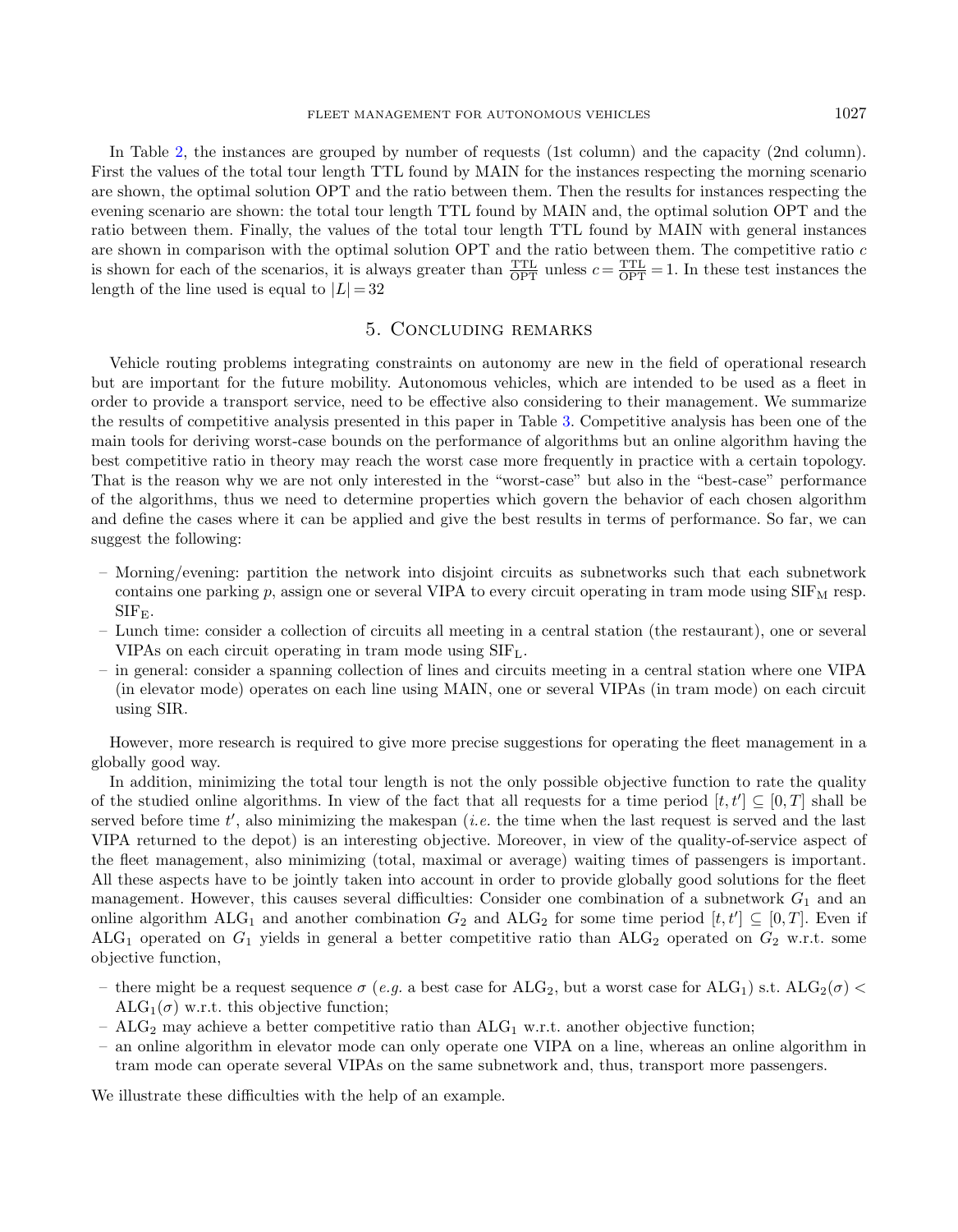<span id="page-21-0"></span>Table 3. This table shows the competitive ratios obtained in this paper. For each case we show the competitive ratio for the algorithm on which type of graphs, using which mode.

| Mode (type of graph) | Algorithm General |                     | Lunch | Morning | Evening |
|----------------------|-------------------|---------------------|-------|---------|---------|
| Tram mode (Circuit)  | SIR.              | $Cap \cdot  C $     | 2Cap  | Cap     | Cap     |
| Tram mode (Circuit)  | $SIF_{M}$         |                     |       |         |         |
| Tram mode (Circuit)  | $SIF_{E}$         |                     |       |         |         |
| Tram mode (Circuit)  | SIF <sub>L</sub>  |                     |       |         |         |
| Elevator mode (Line) | MAIN              | $2Cap \cdot  $<br>L | 2Cap  | Cap     | Cap     |

**Example 5.1.** Consider a subnetwork  $G = (a, b, c, d, e)$  with origin a, all edge weights equal to 1, VIPAs of capacity 2and the following request sequence  $\sigma$  for the morning scenario:

$$
r_1 = r_2 = (0, a, b, 1)
$$
  
\n
$$
r_3 = r_4 = (2, a, c, 1)
$$
  
\n
$$
r_5 = r_6 = (6, a, d, 1)
$$
  
\n
$$
r_7 = r_8 = (12, a, e, 1)
$$

MAIN can operate one VIPA on bidirected lines and is Cap-competitive w.r.t. minimizing the total tour length. However,  $\sigma$  is a best case sequence for MAIN s.t. the tour constructed by MAIN for  $\sigma$  equals the optimal offline solution for the elevator mode on a line:



We have  $\text{MAIN}(\sigma) = 20 \text{ w.r.t. minimizing the total tour length and makespan, no waiting time occurred.}$ 

 $SIF_M$  can operate one or more VIPAs on a bidirected line  $L = G'$  (*i.e.* with the change of the driving direction in a and e only) or on a unidirected circuit  $C = G'$  (with an arc coming back from e to a). SIF<sub>M</sub> produces the optimal solution w.r.t. minimizing the total tour length against an adversary on the same subnetwork. However,  $\sigma$  is a bad sequence for a bidirected line (as the VIPA cannot return to a after serving the request but has to traverse the whole distance): one VIPA operated by  $\text{SIF}_{\text{M}}$  yields:

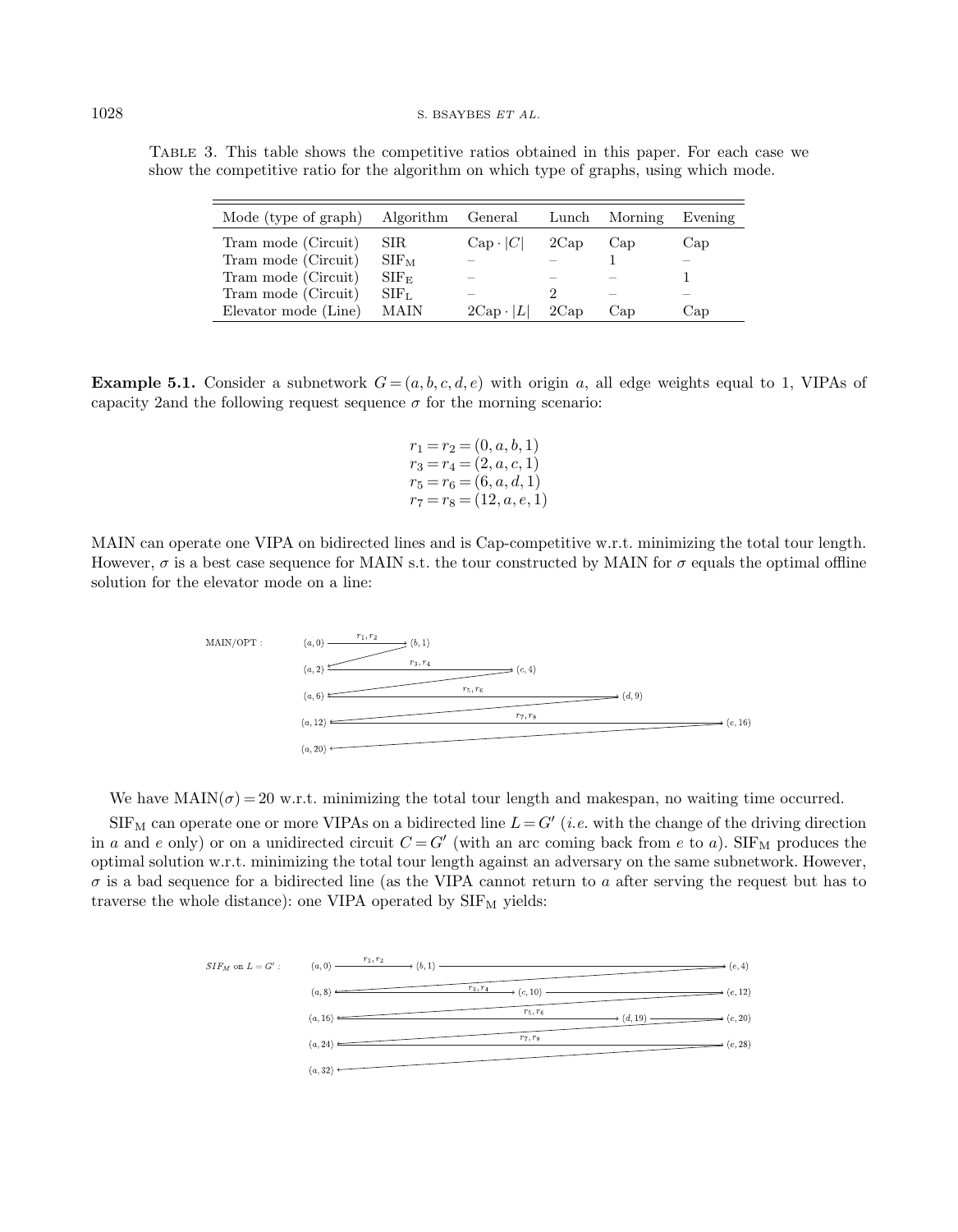We have  $SIF_M(\sigma) = 32$  w.r.t. total tour length and makespan; a total waiting time of 56, a maximal waiting time of 12 and an average waiting time of 7. In contrary, if  $SIF_M$  operates one VIPA on a circuit, we obtain:



We have  $SIF_M(\sigma) = 20$  w.r.t. total tour length and makespan; a total waiting time of 20, a maximal waiting time of 4 and an average waiting time of 2.5. Hence, by operating one VIPA on a circuit,  $SIF_M$  produces on the best case sequence  $\sigma$  for MAIN the same objective function values as MAIN w.r.t. total tour length and makespan, but has longer waiting times. However,  $SIF_M$  can operate more than one VIPA on the same subnetwork. Using two VIPAs on a bidirected line,  $SIF_M$  constructs the following tours:



Again,  $SIF_M(\sigma) = 32$  w.r.t. total tour length (recall that this value is independent from the number of VIPAs used), but the makespan is only 20, and total waiting time TWT = 4, Maximum waiting time  $MWT = 2$  and average waiting time  $AWT = 0.5$ . Finally, using two VIPAs on a circuit,  $SIF_M$  constructs the following tours:



Hence, the total tour length remains 20, but the makespan reduces to 17, and there are no waiting times for passengers in this setting.

Hence, for the studied sequence  $\sigma$  the best choice is to let  $\text{SIF}_{\text{M}}$  operate 2 VIPAs on a circuit.

The future works are to analyze the proposed scenarios and algorithms further,  $e.g.,$  by

- providing competitive ratios w.r.t. the objective of minimizing the makespan,
- studying also the quality of service aspect by minimizing the waiting time for customers,
- providing solution approaches for the taxi mode,
- discussing the pro's and con's w.r.t. all objective functions, different combinations of modes, algorithms and subnetworks towards a globally optimal fleet management.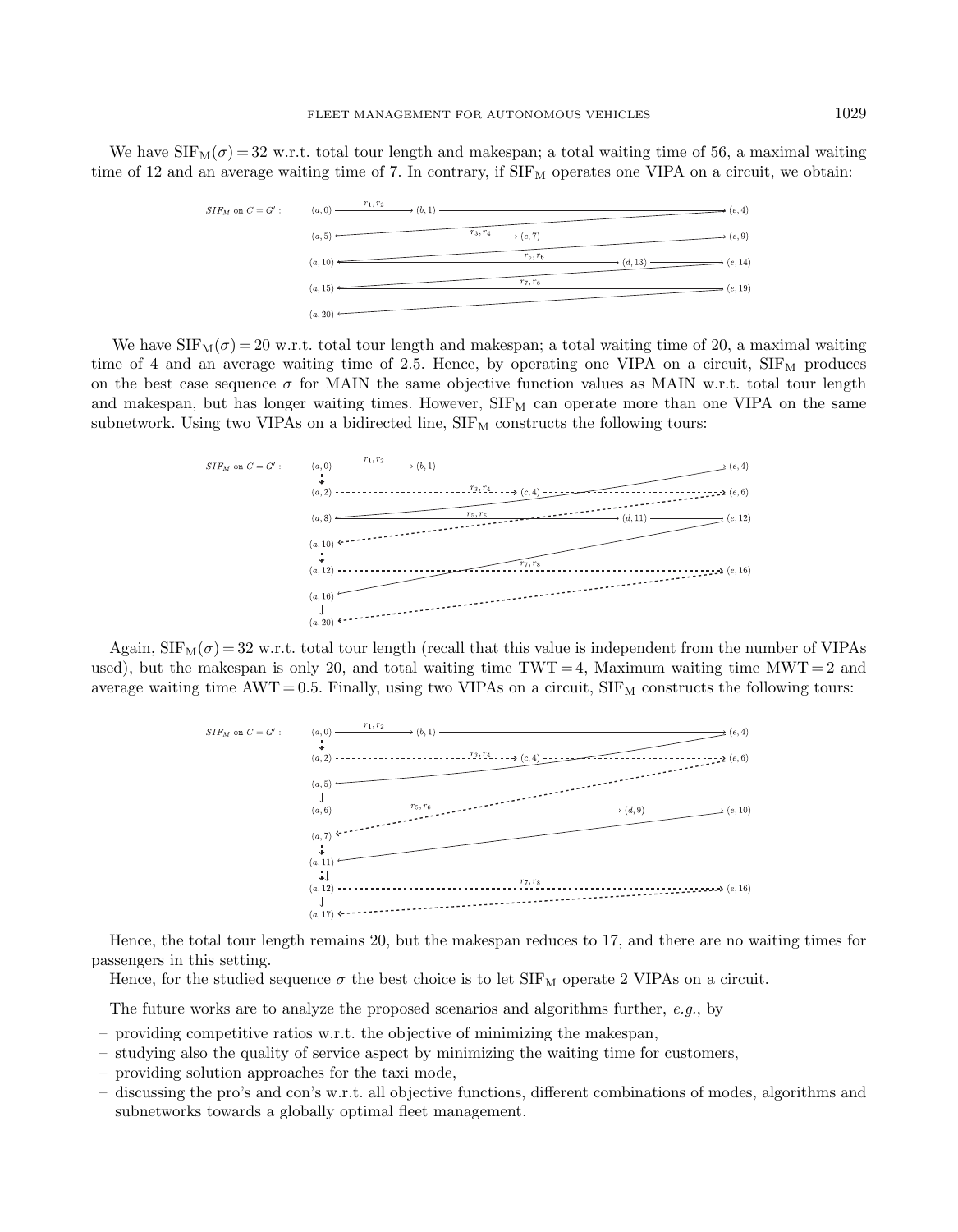<span id="page-23-0"></span>We here provide details on the computational results.

# Computational results

Detailed computational results are summarized in Tables [A.1](#page-23-0) and [A.2.](#page-23-1) In Tables [A.1](#page-23-0) and [A.2,](#page-23-1) a hyphen '-' indicates that no solution has been found (due to the restricted time horizon). In case the solution is preceded by a percentage, it means that only this percentage of instances give a solution within the time horizon.

Table A.1. This table shows the computational results for several test instances of the algorithms  $SIR$  and  $SIF<sub>L</sub>$  w.r.t. the total tour length TTL and Makespan MS as objective functions.

<span id="page-23-1"></span>

|                  |     | Morning    |                                       |           |                          | Evening    |                                 |           |                                 | Lunch      |                          |                  |                          | MAIN (General) |                                       |  |
|------------------|-----|------------|---------------------------------------|-----------|--------------------------|------------|---------------------------------|-----------|---------------------------------|------------|--------------------------|------------------|--------------------------|----------------|---------------------------------------|--|
|                  |     | <b>SIR</b> |                                       | $SIF_{M}$ |                          | <b>SIR</b> |                                 | $SIF_{E}$ |                                 | <b>SIR</b> |                          | SIF <sub>L</sub> |                          | <b>SIR</b>     |                                       |  |
| $\boldsymbol{n}$ | Cap | <b>TTL</b> | $\overline{\rm MS}$                   | TTL       | $_{\rm MS}$              | TTL        | $_{\rm MS}$                     | TTL       | $\overline{\rm MS}$             | TTL        | $_{\rm MS}$              | TTL              | $_{\rm MS}$              | <b>TTL</b>     | $\overline{\rm MS}$                   |  |
| 5.               |     | 125        | 125                                   | 125       | 105                      | 125        | 125                             | 125       | 125                             | 112.5      | 112.5                    | 100              | 112,5                    | 143,75         | 95.7                                  |  |
| 5.               | 5   | 86,67      | 119                                   | 25        | 105                      | 100        | 90,2                            | 25        | 95,6                            | 75         | 74,5                     | 25               | 75,5                     | 131,25         | 91.6                                  |  |
| 5                | 10  | 86.67      | 119                                   | 25        | 105                      | 81,25      | 90,2                            | 25        | 95,6                            | 68,75      | 74,5                     | 25               | 75.5                     | 87,5           | 91.6                                  |  |
| 20               |     | 500        | $\hspace{0.1mm}-\hspace{0.1mm}$       | 500       |                          | 500        | $\hspace{0.1mm}-\hspace{0.1mm}$ | 500       | $\hspace{0.1mm}-\hspace{0.1mm}$ | 418.75     | $\overline{\phantom{m}}$ | 400              | $\hspace{0.05cm}$        | 593.75         | 123.5                                 |  |
| 20               | 5   | 125        | 115,5                                 | 100       | 95.4                     | 113.3      | 92,6                            | 100       | 87,6                            | 206.25     | 106.7                    | 81.25            | 104.5                    | 287.5          | 103.4                                 |  |
| 20               | 10  | 106,25     | 106,25                                | 50        | 95,4                     | 110,4      | 92,6                            | 50        | 87,6                            | 206,25     | 106.7                    | 56,25            | 104.5                    | 268,75         | 92.6                                  |  |
| 200              |     | 5000       | $\overline{\phantom{m}}$              | 5000      |                          | 5000       | $\hspace{0.1mm}-\hspace{0.1mm}$ | 5000      | $\hspace{0.1mm}-\hspace{0.1mm}$ | 4300       | -                        | 2968.75          | $\overline{\phantom{a}}$ | 5400           | $\hspace{1.0cm} \rule{1.5cm}{0.15cm}$ |  |
| 200              | 5   | 1270.8     | $\hspace{1.0cm} \rule{1.5cm}{0.15cm}$ | 1000      | $\overline{\phantom{m}}$ | 2881,25    | $\hspace{0.1mm}-\hspace{0.1mm}$ | 1000      | $\hspace{0.1mm}-\hspace{0.1mm}$ | 2125       | $\overline{\phantom{0}}$ | 600              | $\hspace{0.05cm}$        | 2600           | $(29\%)124.8$                         |  |
| 200              | 10  | 585.5      | 124,1                                 | 500       | 118.6                    | 575,45     | 118,26                          | 401.5     | 102,46                          | 1512,5     | 120,5                    | 468.75           | 113,5                    | 2168,75        | 121.6                                 |  |

Notes. In this table, the instances are grouped by the number of requests (1st column) and the capacity (2nd column). Furthermore the values of the total tour length TTL and Makespan MS found by SIR with morning, evening, lunch and general instances are shown. For the morning (respectively evening and lunch) instances, the values of the total tour length TTL and Makespan MS found by  $SIF_M$  (respectively  $SIF_E$  and  $SIF_L$ ) are also shown. In these test instances, 5 VIPAs are operating on a circuit that have a length equal to  $|C| = 25$  and the time horizon is [0, 160].

Table A.2. This table shows the computational results for several test instances of the algorithm MAIN w.r.t. the objective functions total tour length TTL and Makespan MS.

|                  |     | MAIN (Morning)                        |                    | MAIN (Evening)              |                                      | MAIN (Lunch)                          |                          |                                       | MAIN (General)                       |
|------------------|-----|---------------------------------------|--------------------|-----------------------------|--------------------------------------|---------------------------------------|--------------------------|---------------------------------------|--------------------------------------|
| $\boldsymbol{n}$ | Cap | $\overline{\text{MAIN}^{\text{TTL}}}$ | MAIN <sup>MS</sup> | $\mathrm{M\bar{A}IN^{TTL}}$ | $\overline{\text{MAIN}^{\text{MS}}}$ | $\overline{\text{MAIN}^{\text{TTL}}}$ | MAIN <sup>MS</sup>       | $\overline{\text{MAIN}^{\text{TTL}}}$ | $\overline{\text{MAIN}^{\text{MS}}}$ |
| 5                |     | 97.3                                  | 110.8              | 85,5                        | 117,67                               | 61,15                                 | 89,5                     | 56.3                                  | 72,4                                 |
| 5                | 5   | 55,5                                  | 84,5               | 55,5                        | 68,6                                 | 74.76                                 | 84,5                     | 42,45                                 | 50.78                                |
| 5                | 10  | 55,5                                  | 84,5               | 55,5                        | 68,6                                 | 74.76                                 | 84,5                     | 42,45                                 | 50.78                                |
| 20               |     | 327,2                                 |                    | 365,2                       |                                      | 222,35                                |                          | 140,8                                 | 185,5                                |
| 20               | 5   | 135,8                                 | 135,8              | 135,8                       | 145,6                                | 78.4                                  | 90,8                     | 95,54                                 | 120,3                                |
| 20               | 10  | 78.3                                  | 92,35              | 108,3                       | 124,6                                | 75,58                                 | 84,6                     | 80,15                                 | 100,4                                |
| 200              |     | 3394,8                                |                    | 3434,8                      |                                      | 4918.75                               | $\overline{\phantom{0}}$ | 5023,25                               |                                      |
| 200              | 5   | 1050.5                                |                    | 1050,5                      |                                      | 2696,42                               | $\overline{\phantom{m}}$ | 1662,4                                |                                      |
| 200              | 10  | 760.8                                 |                    | 860,8                       |                                      | 1166,25                               |                          | 180.8                                 | $(15\%)154.5$                        |

Notes. In this table, the instances are grouped by number of requests (1st column) and the capacity (2nd column). First the values of the total tour length TTL and Makespan MS found by MAIN for the instances respecting the morning scenario are shown. Then the results for instances respecting the evening scenario, and then the lunch scenario. Finally, the values of TTL and MS found by MAIN with general instances are shown. In these test instances, the length of the line used is equal to  $|L| = 32$  and the time horizon is [0, 160].